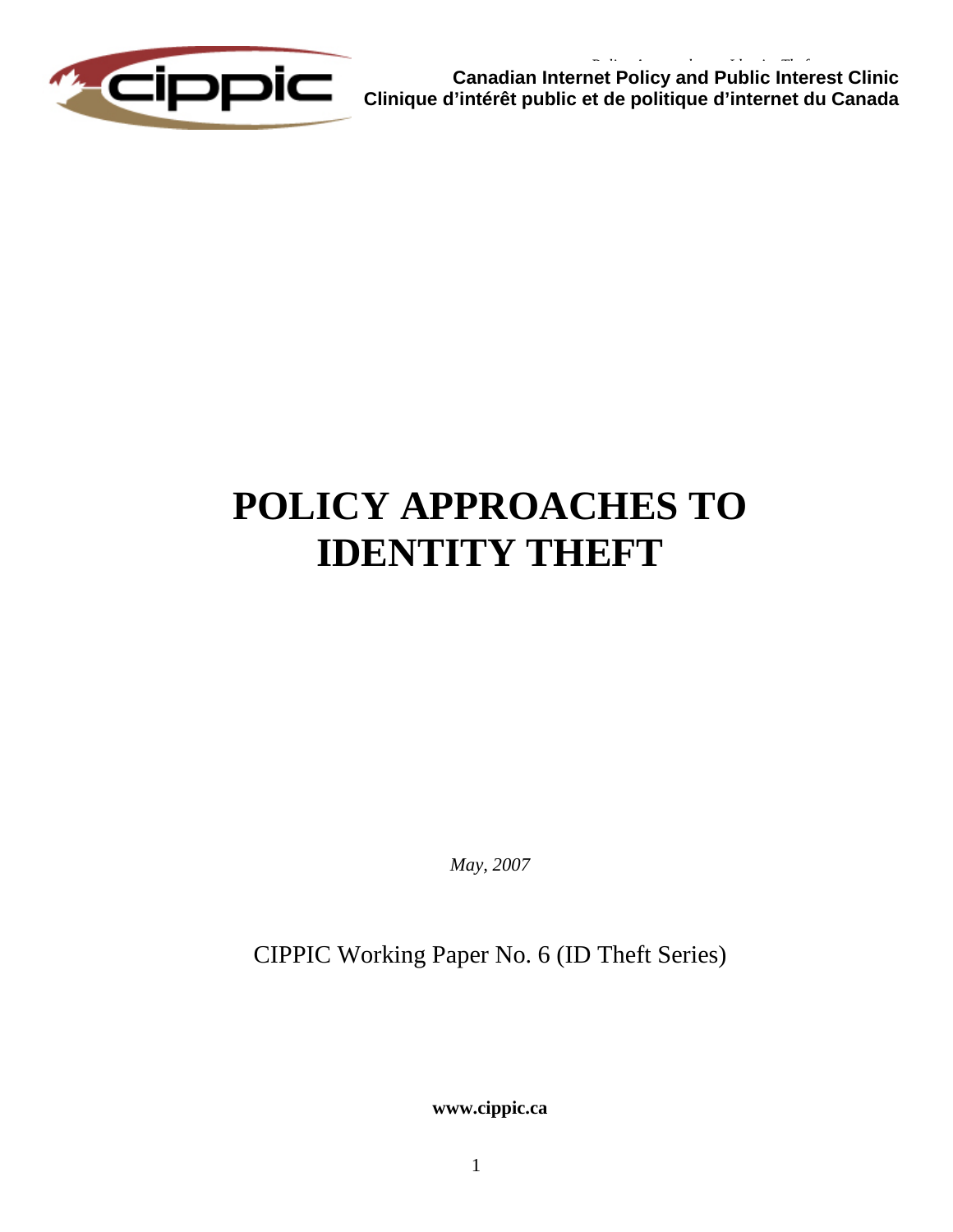# **CIPPIC Identity Theft Working Paper Series**

This series of working papers, researched in 2006, is designed to provide relevant and useful information to public and private sector organizations struggling with the growing problem of identity theft and fraud. It is funded by a grant from the Ontario Research Network on Electronic Commerce (ORNEC), a consortium of private sector organizations, government agencies, and academic institutions. These working papers are part of a broader ORNEC research project on identity theft, involving researchers from multiple disciplines and four post-secondary institutions. For more information on the ORNEC project, see [www.ornec.ca](http://www.ornec.ca/) .

Senior Researcher: Wendy Parkes Research Assistant: Thomas Legault Project Director: Philippa Lawson

# **Suggested Citation:**

CIPPIC (2007), "Policy Approaches to Identity Theft", CIPPIC Working Paper No.6 (ID Theft Series), May 2007, Ottawa: Canadian Internet Policy and Public Interest Clinic.

# **Working Paper Series:**

- No.1: Identity Theft: Introduction and Background
- No.2: Techniques of Identity Theft
- No.3: Legislative Approaches to Identity Theft
- No.4: Caselaw on Identity Theft
- No.5: Enforcement of Identity Theft Laws
- No.6: Policy Approaches to Identity Theft
- No.7: Identity Theft: Bibliography

# **CIPPIC**

The Canadian Internet Policy and Public Interest Clinic (CIPPIC) was established at the Faculty of Law, University of Ottawa, in 2003. CIPPIC's mission is to fill voids in law and public policy formation on issues arising from the use of new technologies. The clinic provides undergraduate and graduate law students with a hands-on educational experience in public interest research and advocacy, while fulfilling its mission of contributing effectively to the development of law and policy on emerging issues.

Canadian Internet Policy and Public Interest Clinic (CIPPIC) University of Ottawa, Faculty of Law 57 Louis Pasteur, Ottawa, ON K1N 6N5 tel: 613-562-5800 x2553 fax: 613-562-5417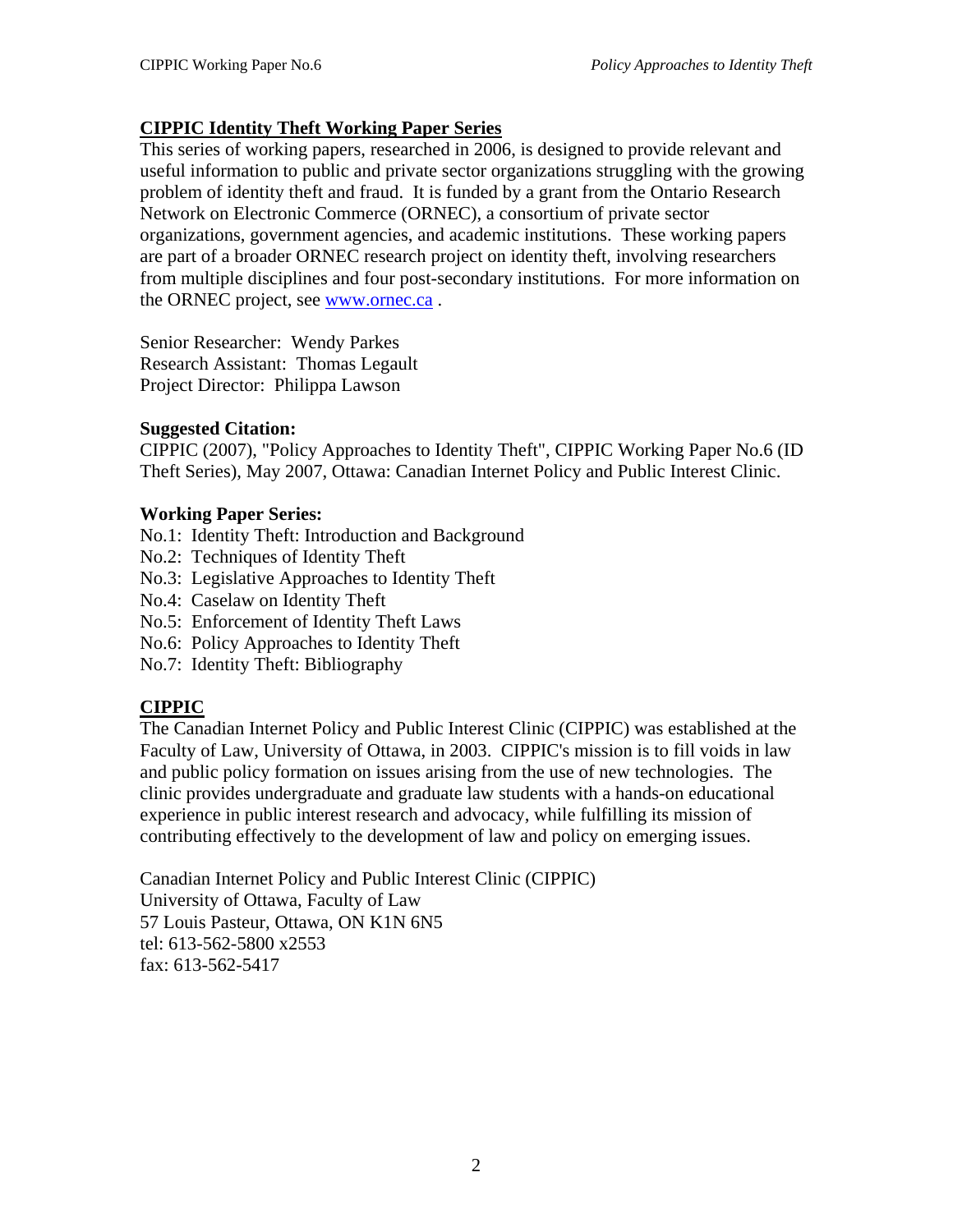# **TABLE OF CONTENTS**

| <u>1.</u> |                                                                                 |
|-----------|---------------------------------------------------------------------------------|
| 2.        |                                                                                 |
| 2.1.      |                                                                                 |
| 2.1.1.    |                                                                                 |
| 2.1.2.    |                                                                                 |
| 2.1.3.    |                                                                                 |
| 2.2.      |                                                                                 |
| 2.2.1.    |                                                                                 |
| 2.2.2.    |                                                                                 |
| 2.2.3.    |                                                                                 |
| 2.3.      |                                                                                 |
| 3.        | <b>CANADIAN FEDERAL AND PROVINCIAL GOVERNMENT POLICIES FOR</b>                  |
| 3.1.      |                                                                                 |
| 3.2.      |                                                                                 |
| 3.2.1.    | TIGHTER PROCEDURES FOR OBTAINING DRIVER'S LICENSES AND BIRTH CERTIFICATES<br>10 |
| 3.2.2.    |                                                                                 |
| 3.2.3.    |                                                                                 |
| 3.2.4.    |                                                                                 |
| 3.2.5.    |                                                                                 |
| 3.2.6.    |                                                                                 |
| 3.2.7.    |                                                                                 |
| 3.3.      | <b>COLLECTION AND MANAGEMENT OF PERSONAL INFORMATION  12</b>                    |
| 3.3.1.    |                                                                                 |
| 3.3.2.    |                                                                                 |
| 3.3.3.    |                                                                                 |
| 3.3.4.    |                                                                                 |
| 3.4.      |                                                                                 |
| 3.5.      |                                                                                 |
| 3.6.      |                                                                                 |
| 4.        |                                                                                 |
| 4.1.      |                                                                                 |
| 4.1.1.    |                                                                                 |
| 4.1.2.    |                                                                                 |
| 4.1.3.    |                                                                                 |
| 4.1.4.    |                                                                                 |
| 4.1.5.    | CREDIT BUREAU REPORTS: PREVENTION AND VICTIM ASSISTANCE  17                     |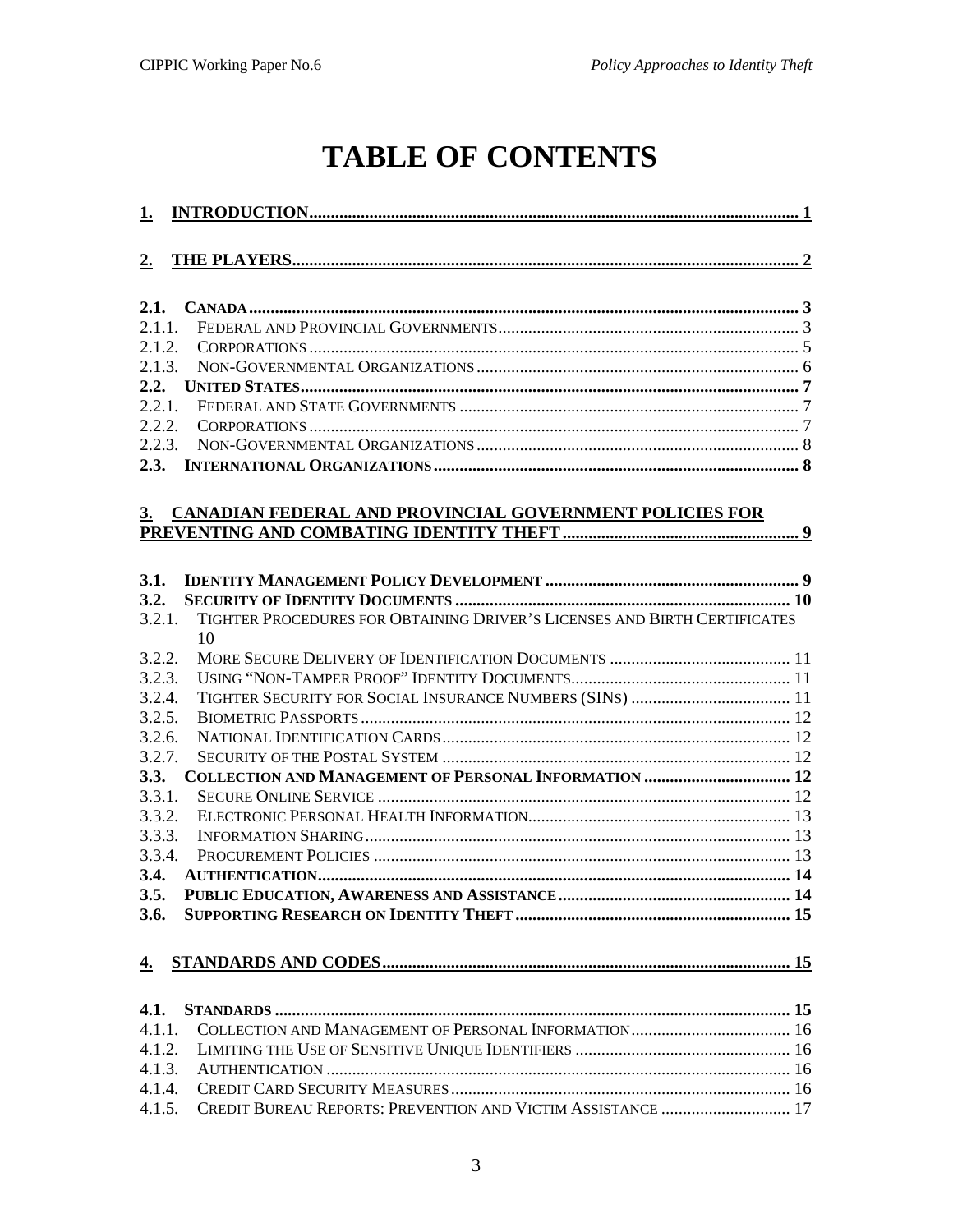| 4.1.7. |                                                                        |  |
|--------|------------------------------------------------------------------------|--|
| 4.1.8. |                                                                        |  |
|        |                                                                        |  |
|        |                                                                        |  |
|        |                                                                        |  |
|        |                                                                        |  |
|        | 4.2.2. CANADIAN CODE OF PRACTICE FOR CONSUMER PROTECTION IN ELECTRONIC |  |
|        |                                                                        |  |
|        |                                                                        |  |
|        |                                                                        |  |
|        |                                                                        |  |
|        |                                                                        |  |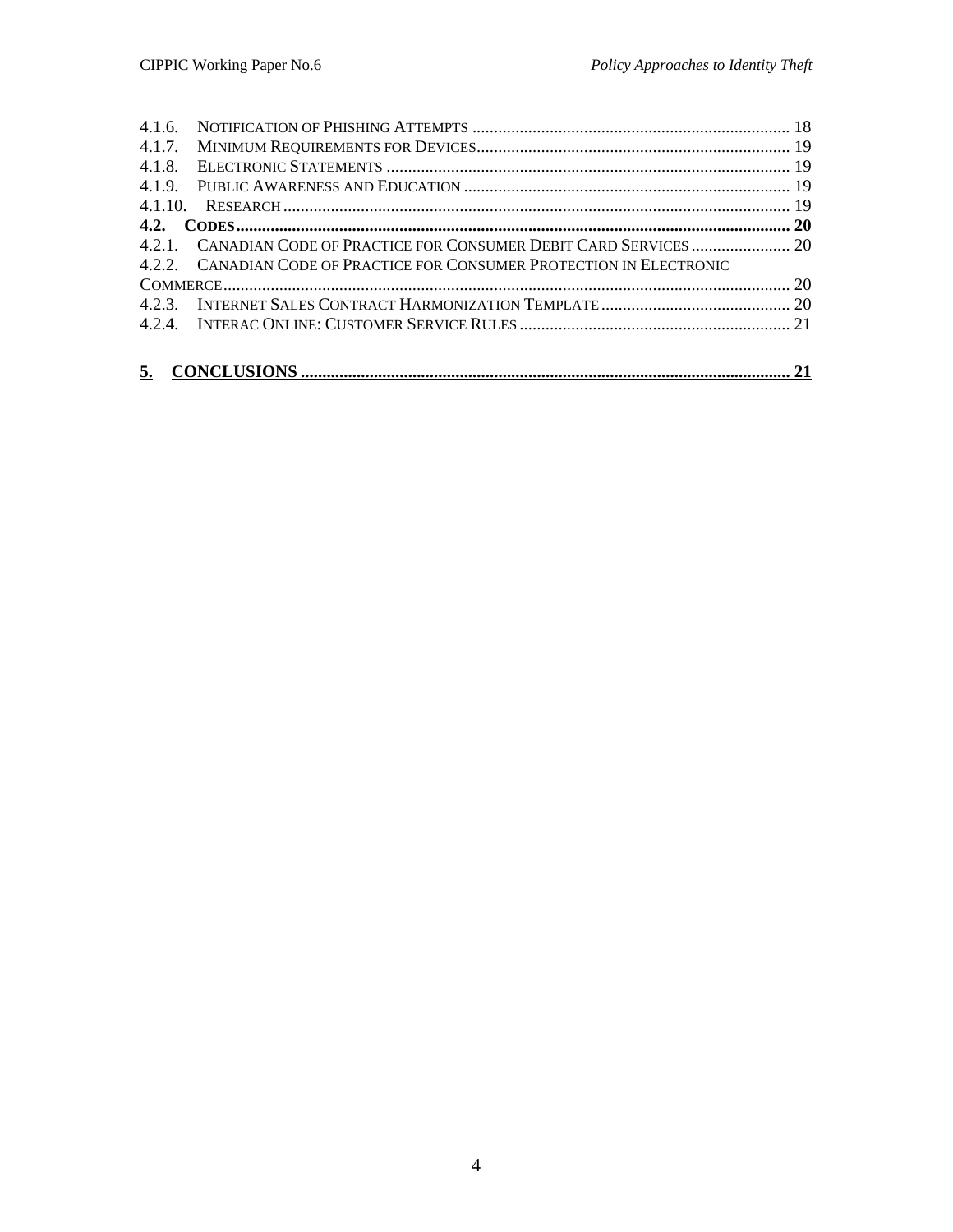# **EXECUTIVE SUMMARY**

This paper reviews government and corporate sector initiatives that help to prevent, detect, and mitigate the effects of identity theft. Examples of collaboration and cooperation between various levels of government, between the public and private sectors, and within the international community are canvassed as well. The role of nongovernmental organizations in shaping the policy agenda for identity theft is also discussed, as these organizations play an important part in policy development, through their advocacy, research, and education activities. Law enforcement efforts are not addressed here as they are covered in the Working Paper "Enforcement of Identity Theft Laws".

# **NOTE REGARDING TERMINOLOGY**

The term "identity theft", as used in this Working Paper series, refers broadly to the combination of unauthorized collection and fraudulent use of someone else's personal information. It thus encompasses a number of activities, including collection of personal information (which may or may not be undertaken in an illegal manner), creation of false identity documents, and fraudulent use of the personal information.

Many commentators have pointed out that the term "identity theft" is commonly used to mean "identity fraud", and that the concepts of "theft" and "fraud" should be separated. While this suggestion has merit, we are using the term "identity theft" more broadly, in keeping with the norm that has developed in the literature on this subject. The issue of terminology is discussed further in the first paper in this series.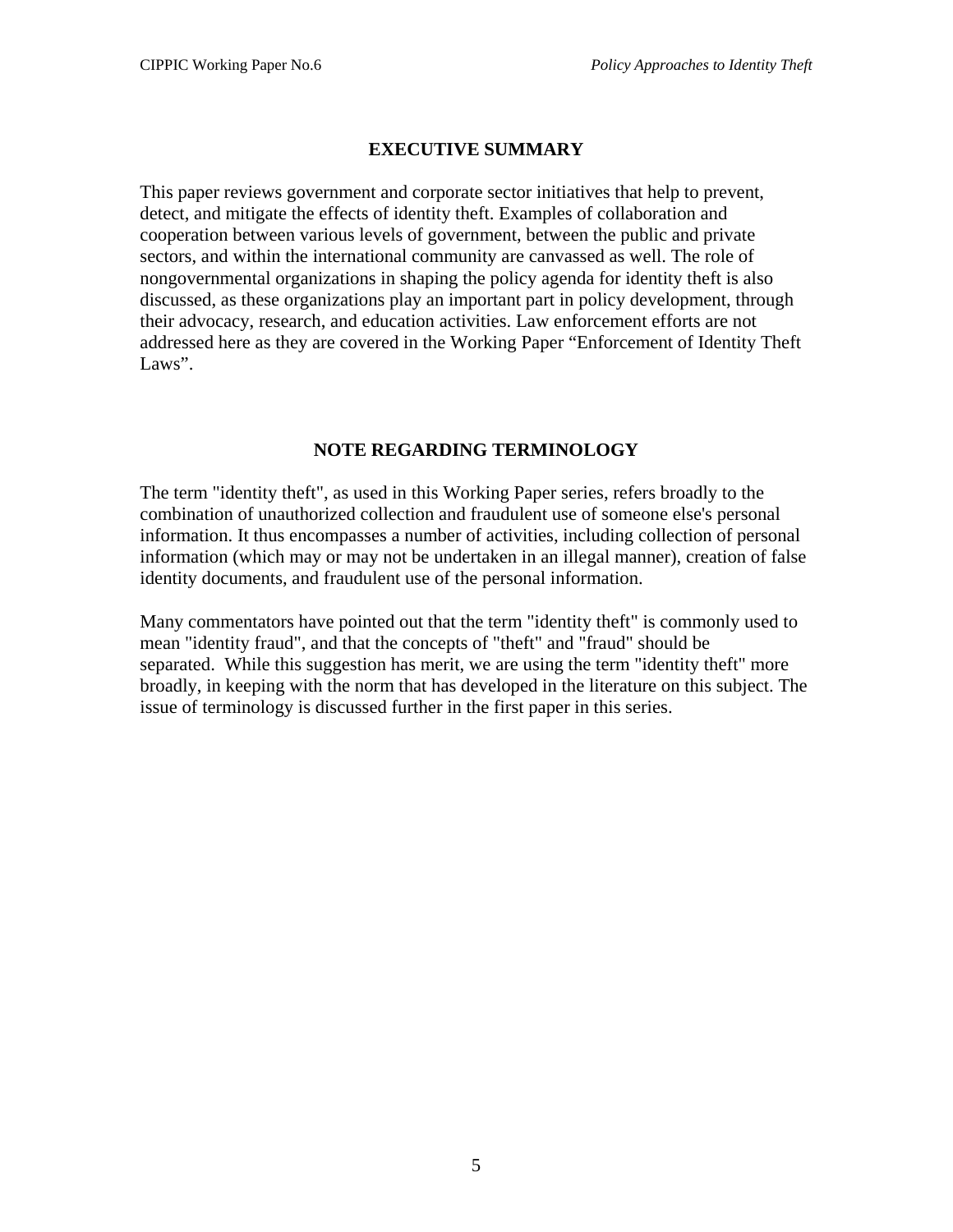# <span id="page-5-0"></span>**1. INTRODUCTION**

Policies are a driving force behind identity theft prevention, detection, and mitigation initiatives. While good laws are crucial, they are only part of the solution. Their effectiveness is directly related to the way they are interpreted and the vigour with which they are applied and enforced. Appropriate policies, supported by adequate resources and sound management, and translated into effective programs and initiatives, give life to statutory objectives and requirements.

This Working Paper contains a select inventory of government and corporate policies relating to identity theft. Although the focus is on Canada, the section on "players" also identifies relevant U.S. and international organizations. This inclusion was necessary as Canadian governments, businesses, and nongovernmental organizations have established linkages with neighbouring countries. Similarly, international groups often influence the policy initiatives in Canada.

By addressing policy initiatives, this Paper highlights the contributions of both the public and private sectors in combating identity theft. Organizations are frequently criticized for policies and practices that can leave individuals vulnerable to the risk of identity theft. This criticism may be justified. That being said, there are also many examples of constructive policies that serve to prevent, detect, and mitigate identity theft.

This Paper also discusses nongovernmental organizations that are concerned about identity theft. These include consumer groups, advocacy groups, privacy and security organizations, technology associations, think-tanks, academic institutions, law firms, universities, and other organizations that are neither governmental nor business. While some might argue that they are not part of the policy agenda, they are in fact quite relevant to this discourse. This is because they can and do influence government and corporate sector policies. As well, their activities, which include public education, victim assistance, and technical and policy research, support and reinforce those of governments and businesses. There are many examples of collaboration and cooperation between government, business, and nongovernmental organizations.

This Paper takes a non-restrictive approach to defining policies. The distinction between policies, policy initiatives, programss and practices is not always clear. While the focus of this Paper is on true policies, relevant programs and practices are noted where they assist the analysis. Mechanisms for coordination, cooperation, and collaboration that flow from such policies are also mentioned, as are business codes relating to data security.

The Paper begins with an overview of the key Canadian organizations that play a role in combating identity theft. Mention is also made of U.S. and international organizations, to the extent that these form part of global networks relevant to Canadian organizations. Next, Canadian government and corporate policies relating to identity theft are reviewed, along with related activities and mechanisms for coordination and collaboration. Law enforcement and data security breach notification policies are not addressed here, as they are the subject of separate Papers in this series.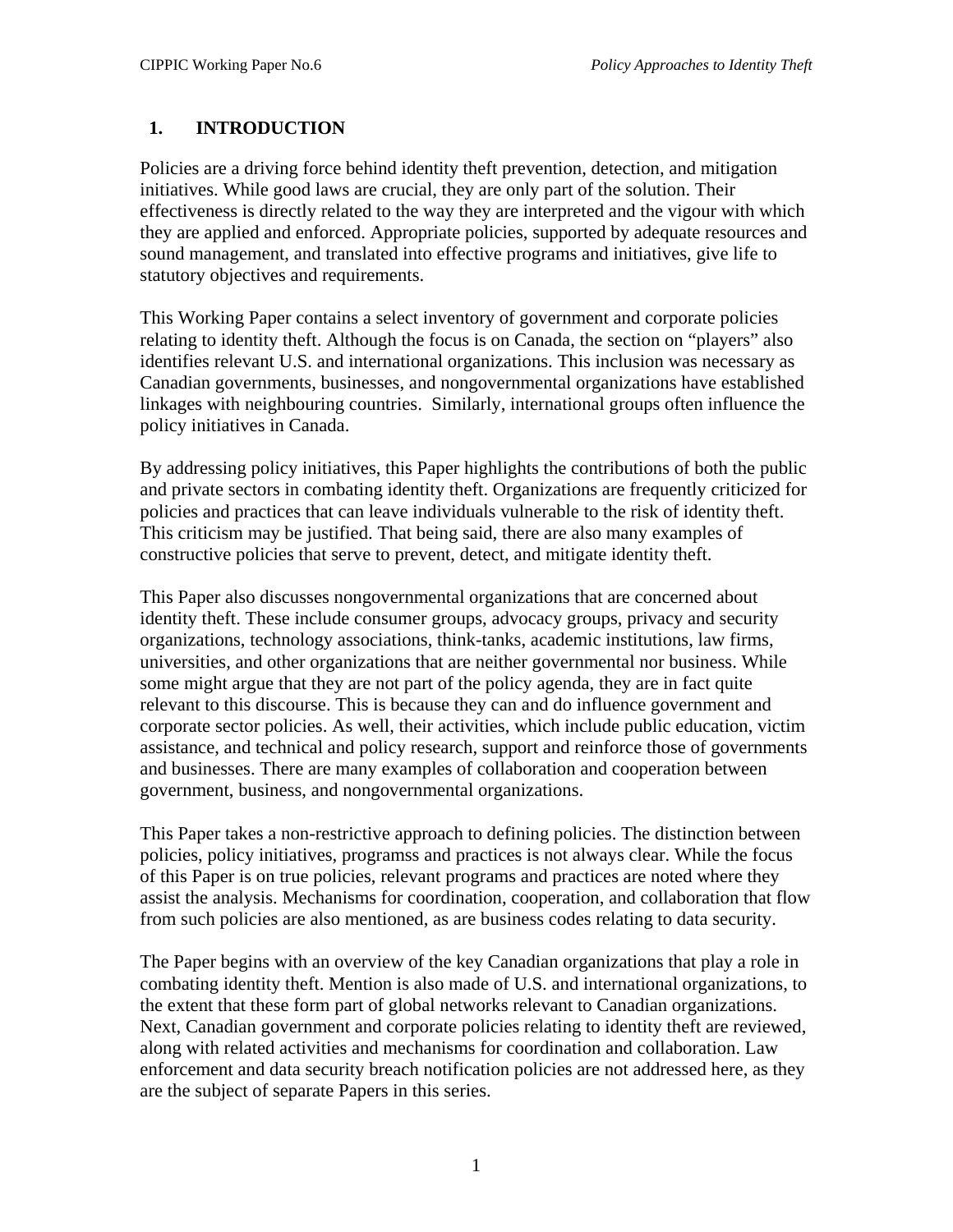# <span id="page-6-0"></span>**2. THE PLAYERS**

Identity theft concerns many organizations here in Canada as well as those situated in other countries. By way of illustration, the links webpage of the Reporting Economic Crime On-Line initiative (RECOL) lists 45 organizations, of which 26 are Canadian.<sup>[1](#page-6-1)</sup> The Consumers Measures Committee (CMC) consultation mentioned below extended to over 60 groups and organizations. Thirty Canadian business organizations participated in developing CMC's identity kit for businesses.<sup>[2](#page-6-2)</sup>

Governments and businesses are the primary players in the policymaking process for identity theft. Each has strived in its own way to address the problem by formulating policies and by establishing mechanisms for information exchange, collaboration, and cooperation. Their efforts are reinforced by, and to some degree are influenced by, the numerous activities of the nongovernmental sector.

In recent years, governments have responded to the evolution of identity theft as a serious crime and as a source of public concern by developing a variety of identity theft policies. Some of these policies are new; others have evolved from existing privacy and security initiatives and consumer protection policies. These policies relate to identity document security, consumer education, victim assistance, authentication practices, information collection, law enforcement, and other matters relevant to identity theft. These have, in turn, led to programs, legislative initiatives, and new institutional arrangements.

At the corporate level, banks, credit bureaus, retailers, and other financial institutions collect and hold great deal of personal information about individuals in the course of doing business. These institutions are targets for identity thieves, who commit economic fraud using a variety of techniques. These include using forged and stolen credit, debit and phone cards, committing mortgage fraud, and opening new accounts using a false identity. Financial institutions deal directly with individuals and their policies can be instrumental to protect individuals and to help mitigate the effects of identity theft.

Many international and domestic nongovernmental organizations have taken an interest in identity theft. These organizations, through research and lobbying, and by undertaking studies and public awareness initiatives, play an important if sometimes unacknowledged role in shaping the policymaking process. In some cases, existing organizations have expanded their mandate to respond to the rise of identity theft as a public concern. New organizations that focus on an identity theft have also been established.

1

<span id="page-6-1"></span><sup>&</sup>lt;sup>1</sup> Reporting Economic Crime On-Line, Canadian and International Links, online:

<span id="page-6-2"></span>

<sup>&</sup>lt;https://www.recol.ca/linkspage.aspx>. 2 Consumer Measures Committee, Identity Kit for Business, online: <http://cmcweb.ca>.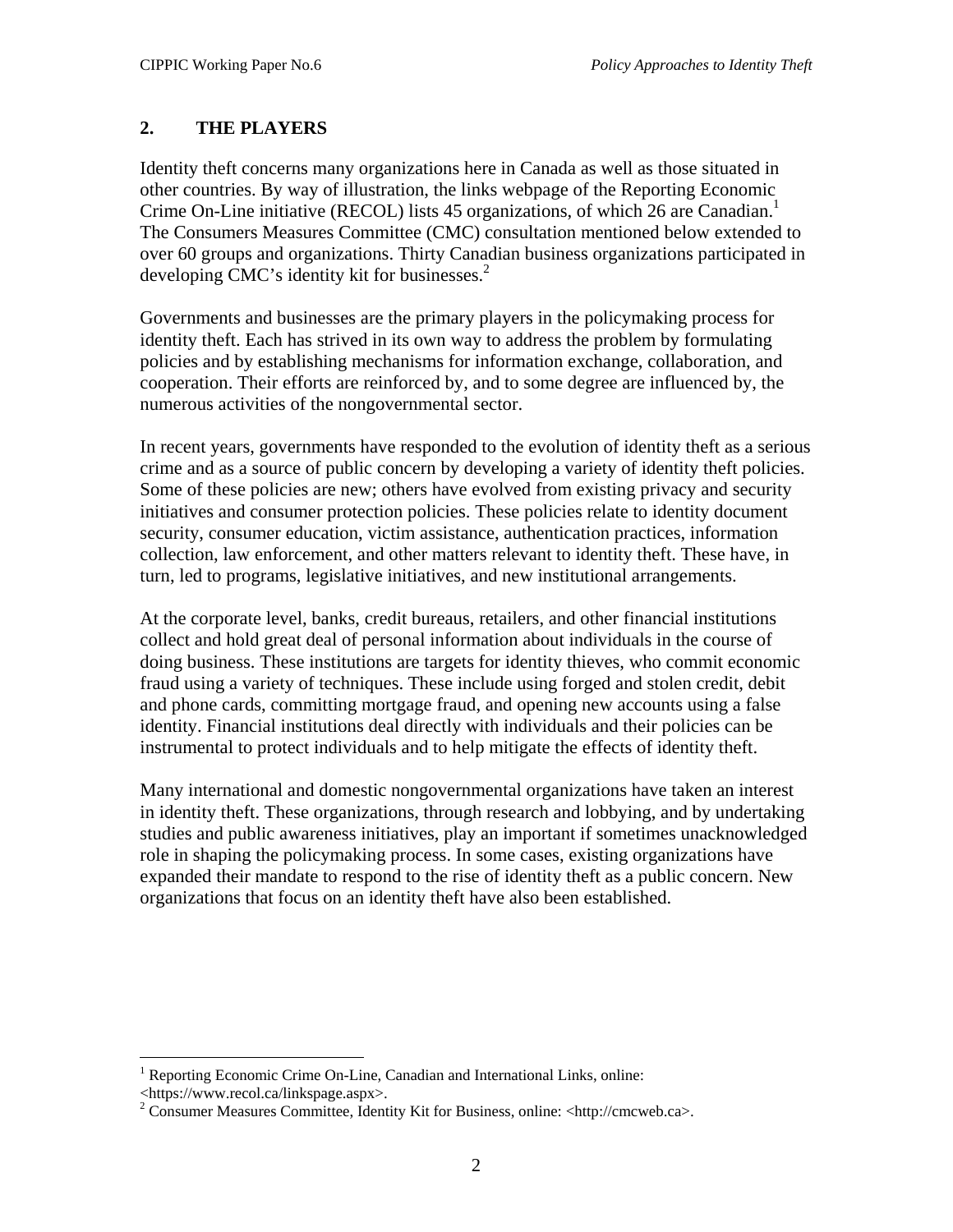# <span id="page-7-0"></span>2.1. Canada

# 2.1.1. Federal and Provincial Governments

# *2.1.1.1. Federal*

Several federal departments and agencies have responsibilities relating to identity theft. These departments include central agencies such as the Treasury Board Secretariat and the Privy Council Office, other government departments, the Royal Canadian Mounted Police (RCMP), and Crown corporations such as Canada Post. They are involved with a number of interdepartmental, federal/provincial/territorial, binational, and international organizations and initiatives relating to identity theft, which are discussed later in this Paper.

The Treasury Board and the Privy Council Office have broad responsibilities, which include government-wide policymaking, resource allocation, and security. These responsibilities encompass identity theft. The Treasury Board recently became chair of an important interdepartmental initiative aimed at ensuring a consistent approach to identity management throughout the federal government.

Industry Canada has important roles relating to identity theft. Its E-Commerce Branch is the lead federal agency in the growing area of electronic commerce, which encompasses internet privacy and issues related to authentication. The Branch chairs a public/private sector working groups to develop principles for electronic authentication. Its officials also represent Canada in international organizations concerned with identity theft, such as the Organization for Economic Cooperation and Development (OECD) and the Asia-Pacific Economic Cooperation forum (APEC).

The Office of Consumer Affairs within Industry Canada acts as a federal focal point for consumer protection and awareness issues, of which identity theft is but one. This office also co-chairs the Consumer Measures Committee (CMC), a federal/provincial/territorial body created under Chapter 8 of the Agreement on Internal Trade (AIT). The CMC provides a forum for national cooperation to improve the marketplace for Canadian consumers through harmonization of laws, regulations, and practices, and through actions to improve public awareness. This committee recently turned its attention to identity theft. In July 2005, it released a Discussion Paper seeking stakeholder input on a number of possible policy approaches to identity theft.<sup>[3](#page-7-1)</sup>

The Competition Bureau, which reports to Parliament through the Minister of Industry, has an interest in fraud prevention. It recently joined forces with the RCMP on fraud awareness initiatives and provides tips for consumers on its website.

The RCMP, as the lead federal law enforcement agency, plays a role in the detection and prosecution of identity theft and public education. Its role and that of other law

<span id="page-7-1"></span> $\overline{a}$ <sup>3</sup> Consumer Measures Committee, Working Together to Prevent Identity Theft: A Discussion Paper (Ottawa: Industry Canada, 6 July 2005), online: <http://cmcweb.ca>.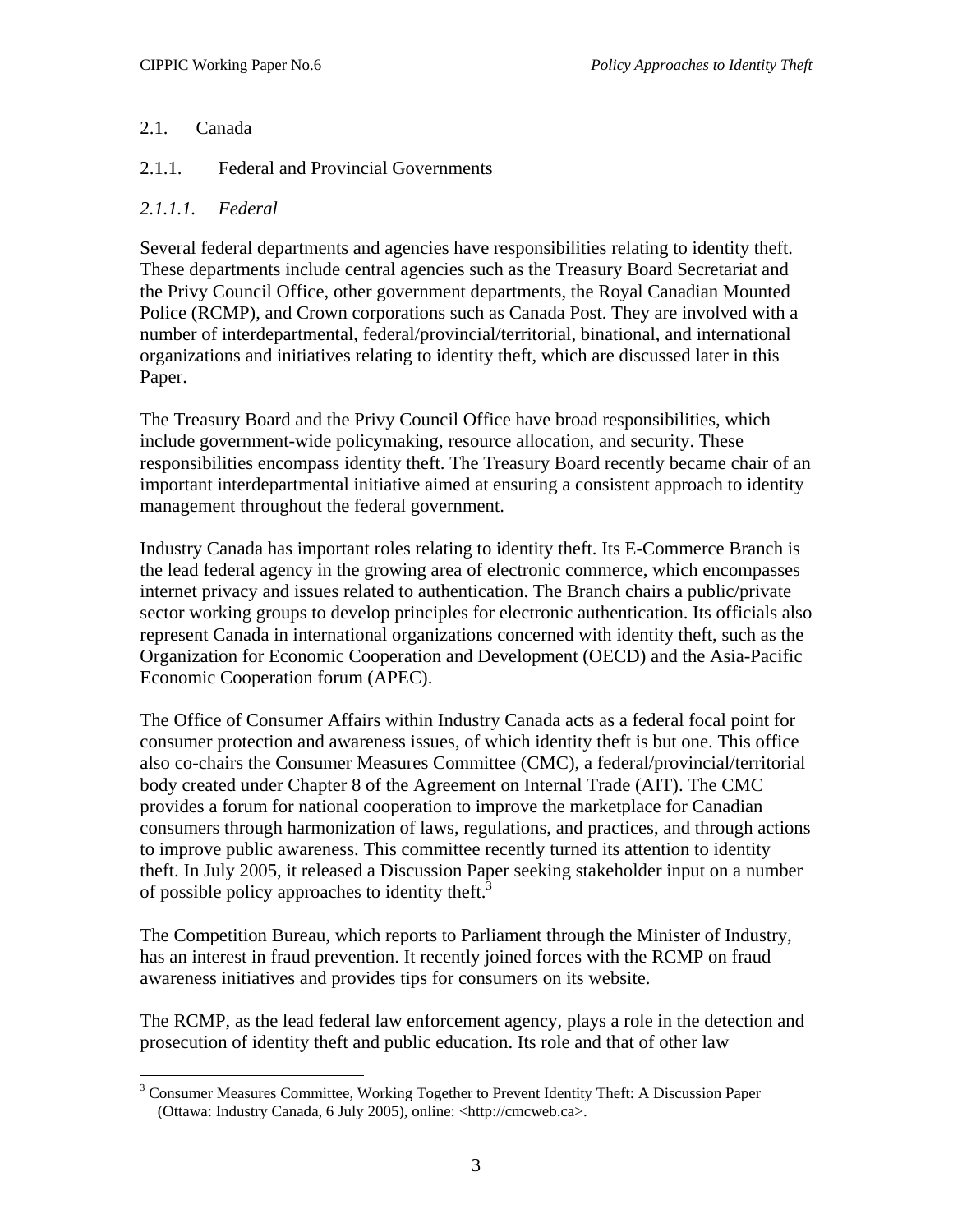enforcement agencies is discussed in the Paper entitled "Enforcement of Identity Theft Laws". The Canadian Border Services Agency also has an important detection and enforcement role. The Department of Public Safety (formerly Solicitor General of Canada) is Canada's lead department for public safety. Its mandate is to develop and implement policies for national security, including crime prevention and law enforcement. Identity theft is a component of their mandate.

As well as researching identity theft offences, the Department of Justice is relevant as it recommends amendments to existing laws and develops new legislation in response to government direction. For example, in 2003, the Criminal Law Policy Section initiated a Consultation on Proposals to Amend the *Criminal Code* on the topic of identity theft.<sup>[4](#page-8-0)</sup>

The Passport Office (a Special Operating Agency that was formerly part of the Department of Foreign Affairs), Human Resources Development Canada, and Citizenship and Immigration all issue foundation documents. Foundation documents are important government-issued identity documents that are of great value to identity thieves. The Canada Revenue Agency also collects and holds sensitive personal and financial information about Canadians. The data security measures taken by these departments are highly relevant to identity theft protection, given identity thieves' interest in accessing personal information held by the governments.

The mail security policies of Canada Post, a Crown corporation, are critical to identity theft prevention. For example, identity thieves commonly attempt to redirect mail by fraudulently completing change of address forms.

The federal Privacy Commissioner and her provincial and territorial counterparts are independent bodies that oversee privacy laws, respond to public complaints, conduct investigations and raise public awareness. Identity theft is an issue of increasing interest to the Commissioners. It has also become a topic for debate in the Standing Committee on Access to Information, Privacy and Ethics' ongoing five-year review of the *Personal*  Information Protection and Electronic Documents Act (PIPEDA).<sup>[5](#page-8-1)</sup> The CIPPIC White Paper on approaches to security breach notification was prepared for this purpose.<sup>[6](#page-8-2)</sup> The Standing Committee has recently initiated a study on identity theft.

# *2.1.1.2. Provincial*

 $\overline{a}$ 

Provincially, the relevant ministries or departments are those concerned with consumer and corporate affairs and government services. This study focuses on Ontario and has not looked at territorial government arrangements. Ministries that are responsible for issuing

<span id="page-8-0"></span><sup>&</sup>lt;sup>4</sup> Department of Justice, Consultation Document on Identity Theft (Ottawa: Department of Justice, October 2004) and Identity Theft: Consultation on Proposals to Amend the *Criminal Code* (Ottawa: Department

<span id="page-8-1"></span>of Justice, June 2006). 5 *Personal Information Protection and Electronic Documents Act*, S.C. 2000, c.5 (PIPEDA). The website for the federal Office of the Privacy Commissioner is <http://www.privcom.gc.ca>.

<span id="page-8-2"></span>Canadian Internet Policy and Public Interest Clinic (CIPPIC), Approaches to Security Breach Notification: A White Paper (Canadian Internet Policy and Public Interest Clinic: Ottawa, 9 January 2006), online: <http://www.cippic.ca>.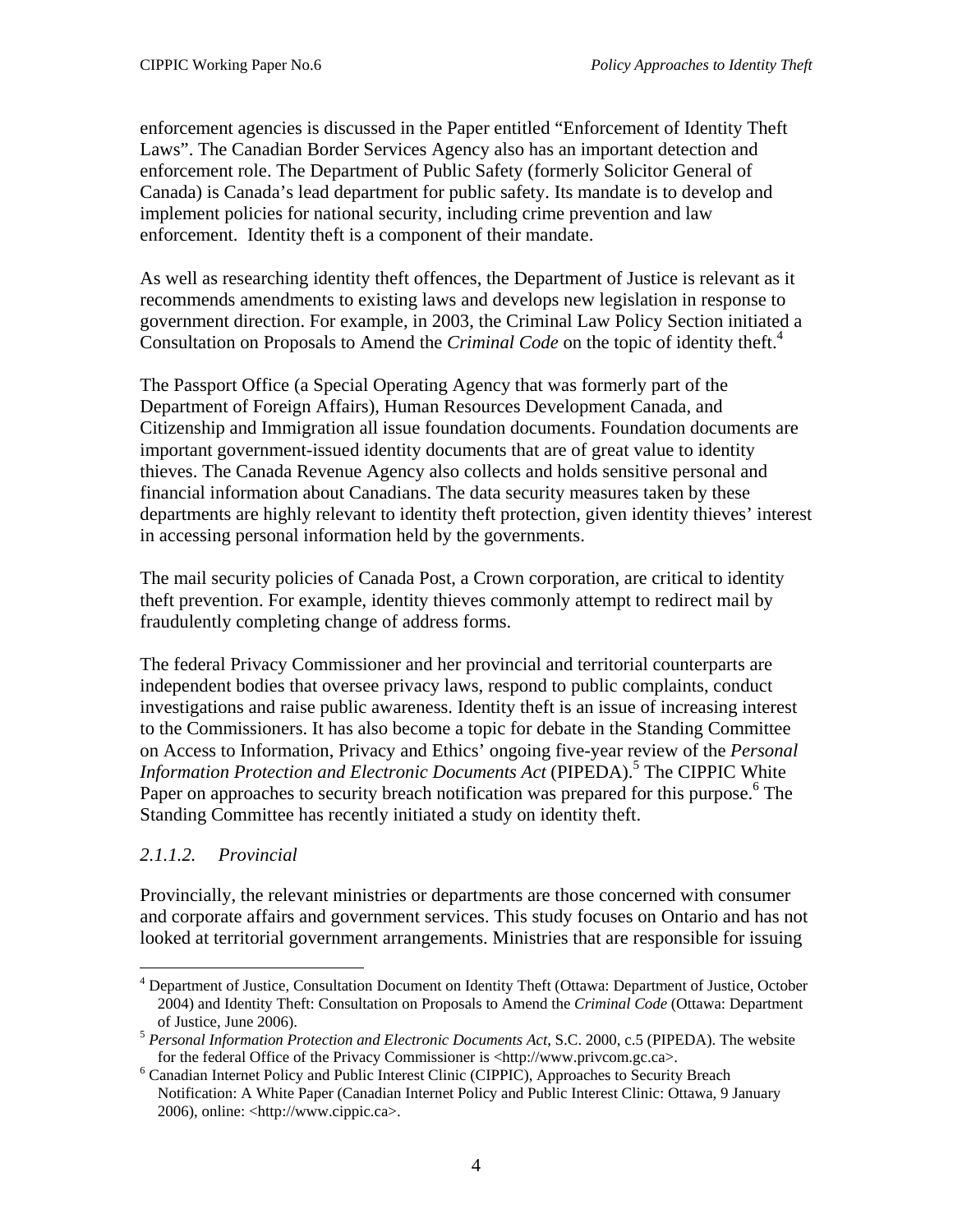<span id="page-9-0"></span>foundation documents, such as driver's licenses and birth certificates, are also important players. So too is the Ministry of Health, responsible for issuing health cards, which are often targeted by identity thieves. While not cast as identity documents *per se*, these cards, like those issued by the federal government, often serve in practice as proof of identity.

In recent years, identity theft has figured to an increasing degree in the activities of provincial police forces. Police forces are one of the first organizations involved following an instance of identity theft. They investigate these crimes, track down identity thieves, and lay charges where appropriate. The Paper on law enforcement refers to specific initiatives by the Ottawa, Winnipeg, and Vancouver forces with respect to training and interjurisdictional cooperation and coordination. The Ontario Provincial Police (OPP) is also interested in identity theft, working in cooperation with the RCMP and other forces and holding annual conferences on the matter. The Canadian Association of Chiefs of Police has also addressed identity theft at its annual conferences.

# 2.1.2. Corporations

1

Policies and practices of financial service providers that issue credit cards, debit cards, telephone cards, and digital certificates have a major impact upon fraud prevention, detection, and mitigation. So too do the policies and practices of individual retail vendors, Canadian banks, and internet service providers. Furthermore, all these actors have a strong interest in identity theft prevention and customer awareness. The three national credit bureaus, also known as consumer reporting agencies, Equifax, TransUnion, and Northern Credit Bureau, are significant as a negative credit report is a common outcome of identity theft. These bureaus therefore have considerable control over the financial situation of individuals and play a crucial role in prevention and detection, as well as victim assistance.

National organizations representing the business community have been active in identity theft policy development, advocacy, and education. These include the Canadian Bankers Association, Insurance Bureau of Canada, Canadian Association of Internet Providers (CAIP), Interac Association, and Advanced Card Technology Association of Canada.

Consumer groups such as the Canadian Council of Better Business Bureaus, Consumers Association of Canada, Consumers Council of Canada, and Retail Council of Canada are also active players on the policy front. Identity theft has captured the attention of pollsters such as Ipsos Reid and EKOS. These companies have included identity theft in national consumer surveys, testing awareness and highlighting concerns relating to identity theft, victim experiences, and expectations.<sup>[7](#page-9-1)</sup>

<span id="page-9-1"></span><sup>&</sup>lt;sup>7</sup> See, for example, Ipsos-Reid, EDS Canada Privacy and Identity Management Survey (31 January 2005), online: <http://www.ipsos-na.com/news/pressrelease.cfm?id=2543>. Surveys are also discussed in the Introduction and backgrounder, the first Paper in this series.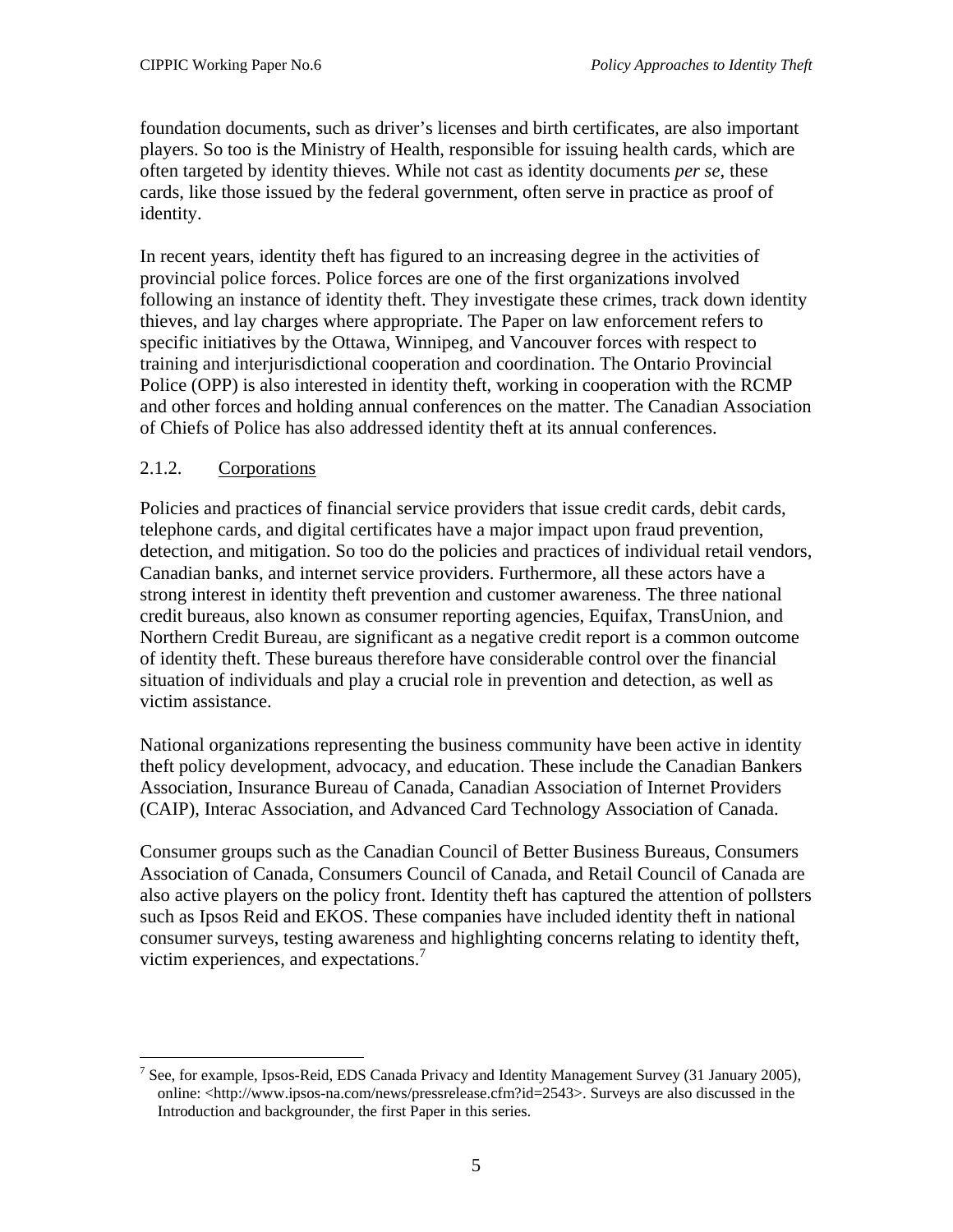1

# <span id="page-10-0"></span>2.1.3. Non-Governmental Organizations

A number of Canadian non-governmental organizations have taken an interest in identity theft polices. This project is but one example of the efforts of the Canadian Internet Policy and Public Interest Clinic (CIPPIC) to influence policy development. The British Columbia Freedom of Information and Privacy Association (BCFIPA) published a report on identity theft legislation and policies in 2005, with a focus on the adequacy of PIPEDA in preventing identity theft.<sup>8</sup> In 2003, the Public Interest Advocacy Centre (PIAC)released a report on identity theft and consumers.<sup>9</sup> Both these reports were written with the aim of informing governments and influencing policies.

Other consumer groups, such as the Canadian Association of Retired Persons (CARP), have started advising their members on how to protect themselves, and in some cases, have made recommendations to governments on improving laws and policies.<sup>10</sup>

Another group working on identity theft policy is the Public Policy Forum, an Ottawabased national, not-for-profit organization with a mandate to promote better public policy and better public management through dialogue among leaders from the public, private, labour, and voluntary sectors. In 2003, it hosted a roundtable on identity theft at which government, law enforcement, and business sector representatives discussed how to improve collaboration and cooperation. $11$ 

Universities, academics, and private research groups have also begun to take an interest in identity theft. Some Canadian law firms provide legal information and updates on privacy and identity theft issues as part of their day-to-day outreach services.<sup>12</sup> Lawyers have written on different aspects of the problem, such as data security breach notification.<sup>13</sup> The Canadian Bar Association has prepared position papers on various aspects of identity theft, including criminal law considerations and data breach notification.<sup>14</sup> The Law Society of Upper Canada website contains information on mortgage fraud and other identity theft topics.<sup>15</sup> The research and advocacy of these

<span id="page-10-1"></span><sup>&</sup>lt;sup>8</sup> British Columbia Freedom of Information and Privacy Association (BCFIPA), PIPEDA and Identity Theft (30 April 2005), online:  $\langle$ http://www.fipa.bc.ca>.

<span id="page-10-2"></span><sup>&</sup>lt;sup>9</sup> The Public Interest Advocacy Centre (PIAC), Identity Theft: The Need for Better Consumer Protection

<span id="page-10-3"></span><sup>(</sup>November 2003), online: <http://www.piac.ca>. 10 CARP, for example, made a submission to the 2005 Consumer Measures Committee consultation

<span id="page-10-4"></span>exercise. See Consumer Measures Committee, *supra* note.4. 11 Public Policy Forum, Public Policy Forum Roundtable on Identity Theft and Identity Fraud (Ottawa, 26

<span id="page-10-5"></span>June 2003), online:< http://www.ppforum.ca>. 12 See for example the website of Gowlings Lafleur Henderson, online: <http://www.gowlings.com>. In the

<span id="page-10-6"></span>U.S., some firms have taken a special interest in data security breach notification.<br><sup>13</sup> Fraser, Mark Hayes, "Responsibility for Security Breaches: Towards a Workable Standard", Privacy Centre of Excellence *et. al*., *supra* note 4. There is also a considerable volume of articles in various U.S.

<span id="page-10-7"></span>law journals on identity theft.<br><sup>14</sup> Email from Mark Hayes (19 January 2007) and Canadian Bar Association, "CBA Says Deficiencies in PIPEDA must be Addressed in Five-Year Review" (11 December 2006), online:

<span id="page-10-8"></span><sup>&</sup>lt;http://www.cba.org/CBA/News/2006\_Releases/2006-12-11\_pipeda.aspx>. 15 The Law Society of Upper Canada, online: <http://www.lsuc.on.ca>.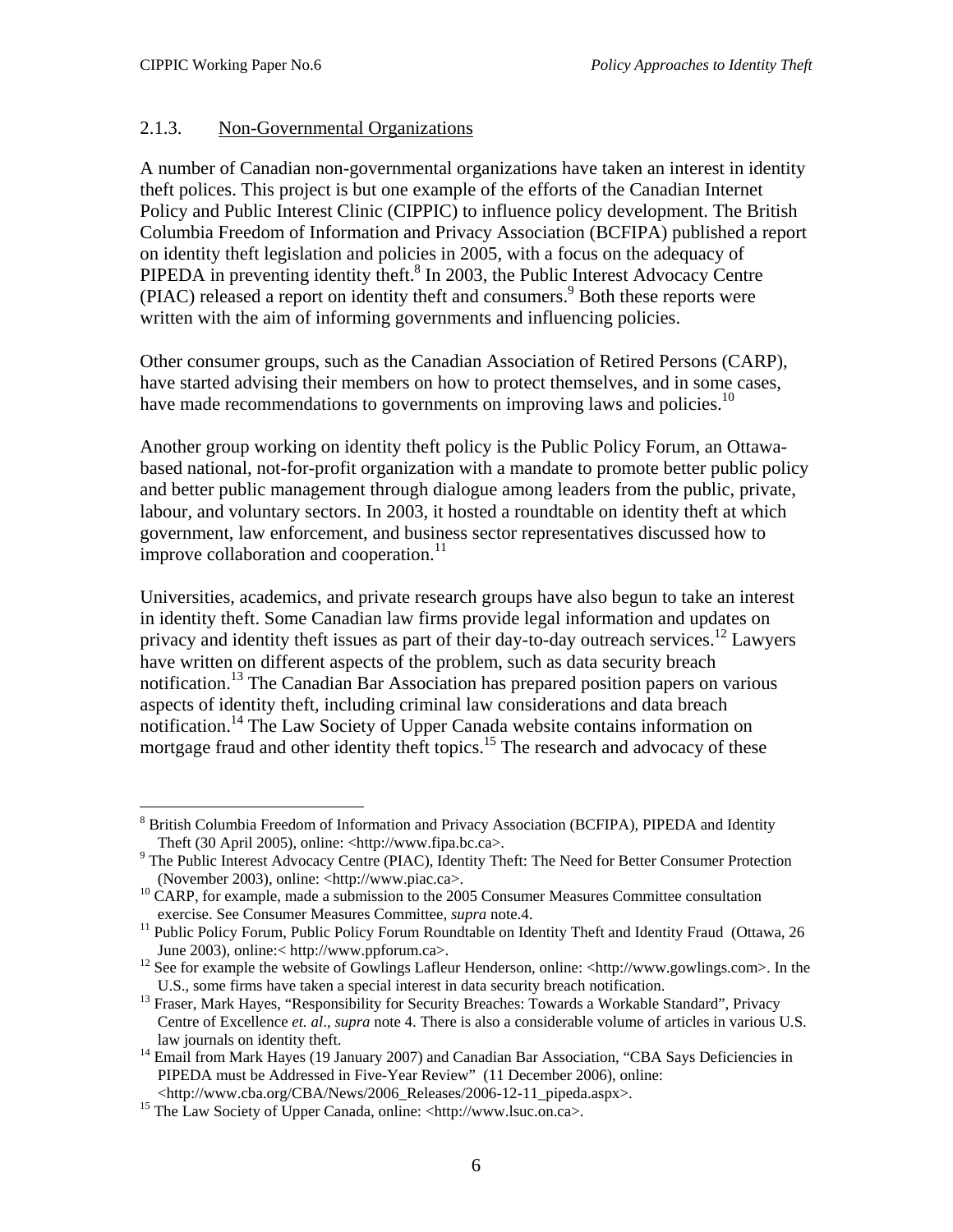<span id="page-11-0"></span>professional associations and individuals are a useful resource for policymakers and may be reflected in their decisions.

# 2.2. United States

# 2.2.1. Federal and State Governments

In contrast to Canada, the U.S. government has delegated responsibility for identity theft reporting and policymaking to one central agency. Under the *Identity Theft and Assumption Deterrence Act of 1998*, the Federal Trade Commission (FTC) develops public education programs, serves as the central reporting point for identity theft, compiles statistics, assists victims, and coordinates enforcement efforts with other agencies.<sup>16</sup> Other important federal players include the Federal Bureau of Investigation (FBI) and the U.S. Postal Service.

In addition to its traditional role in aiding law enforcement, the U.S. Department of Justice is also responsible for developing a national strategy for identity theft law enforcement and for public education. In 2003, the department conducted a survey to determine the preparedness of major police associations. This was followed by national consultations with law enforcement officials, victims, prosecutors, and the business community, which formed the basis for a national strategy to combat identity theft.<sup>[17](#page-11-2)</sup> The Fraud Section of the Criminal Division investigates business crimes, including various forms of economic fraud (e.g. insurance, securities, international crime, internet fraud, mortgage scams). More recently, it has added crimes targeting consumers to its mandate.

State agencies with a particular focus on identity theft include the State and Consumer Services Agency, the Department of Consumer Affairs, and the Office of Privacy Protection. In California, as in many other states, identity theft is a high-profile issue. The California state government has led the way, not only in enacting progressive legislation, but also in its outreach and public education initiatives. Perhaps not surprisingly, it is also home to some of the most active and prominent privacy and identity theft advocacy groups. Since 2005, the Governor has sponsored an annual identity "summit". The summit attracts a wide range of participants from government, law enforcement, and the corporate sector.<sup>18</sup>

# 2.2.2. Corporations

As in Canada, the American financial sector – banks, credit issuers, credit bureaus, internet service providers, and privacy and security companies – has developed policies aimed at combating identity theft. Umbrella organizations such as the U.S. Better Business Bureau have also engaged in policy development, advocacy,k and education.

<span id="page-11-1"></span><sup>&</sup>lt;sup>16</sup> See <http://www.ftc.gov>.

<span id="page-11-2"></span><sup>&</sup>lt;sup>17</sup> U.S. Department of Justice, *A National Strategy to Combat Identity Theft* (Department of Justice:

<span id="page-11-3"></span>Washington, February 2006). 18 California District Attorneys Association, *Teaming Up Against Identity Theft: Proceedings of the Summit on Solutions, Los Angeles, 2006* (Los Angeles: 23 February 2006) and *Locking Up the Evil Twin: Proceedings of the Summit on Identity Theft Solutions*, *Sacramento, 2005* (Sacramento: 1 March 2005).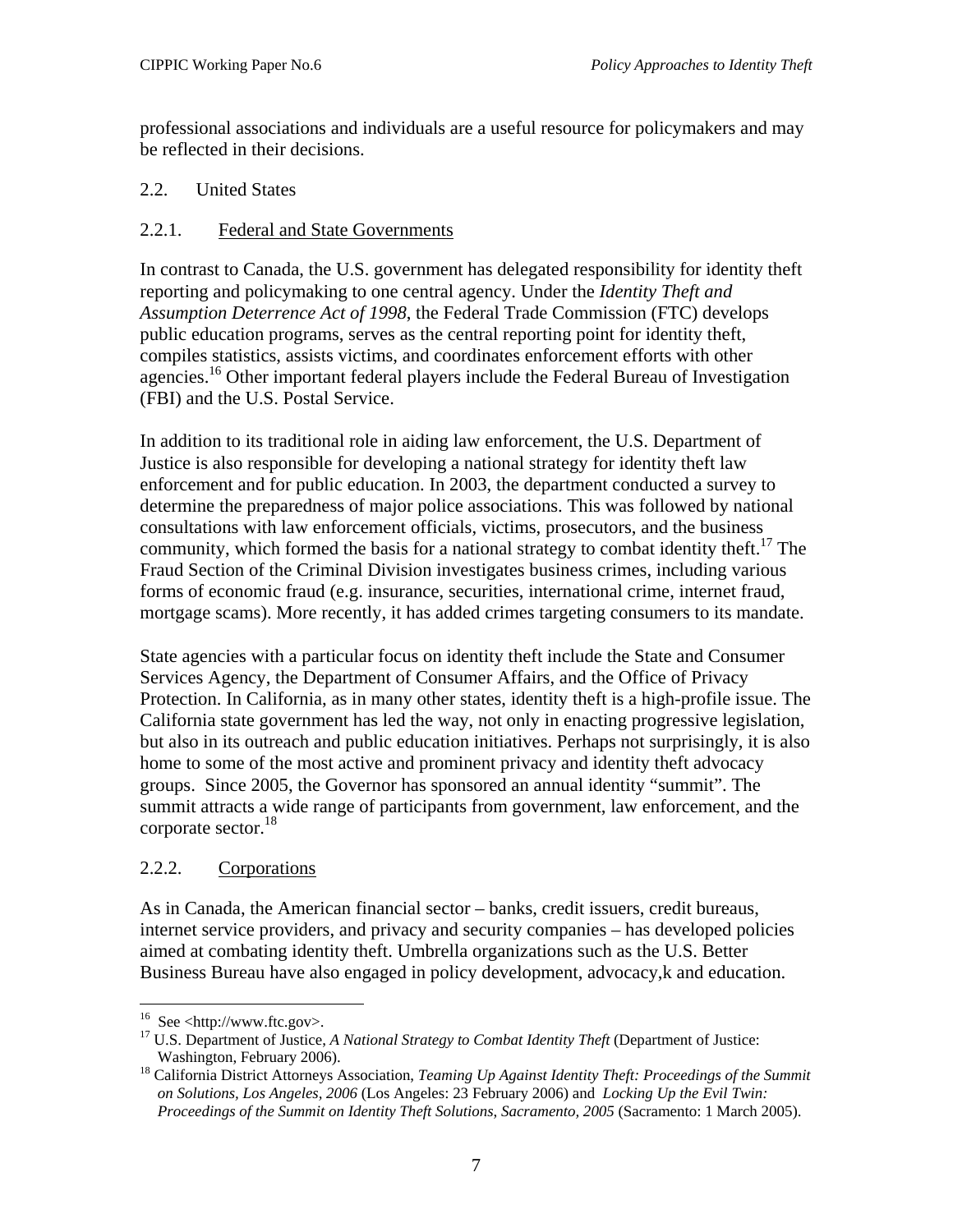# <span id="page-12-0"></span>2.2.3. Non-Governmental Organizations

The U.S. is home to a number of very influential advocacy groups. The Identity Theft Resource Center**,** based in California, is a major advocacy group that plays an active role in public awareness and victim assistance. The Privacy Rights Clearinghouse, another national advocacy and public education group based in California, is concerned with a wide variety of issues relating to privacy and consumer rights, including identity theft. Other key groups active in working with government and business to propose policy reforms include the National Consumers' League and the Electronic Privacy Information Centre (EPIC).

# 2.3. International Organizations

In recent years, international organizations have started to develop policies and related initiatives in the area of identity theft, including governmental, business, and consumer organizations. Canada plays an active role in many of these inter-governmental initiatives.

The Organization for Economic Co-operation and Development (OECD), for example, has established a Working Party on Information Security and Privacy (WPISP),  $^{19}$  in which Canada participates through Industry Canada and the federal Privacy Commissioner. The WPISP is developing guidelines for electronic authentication and may be considering the issue of data security breach notification. It is also considering revisions to the 2002 OECD Guidelines for the Security of Information Systems and Networks.<sup>20</sup>

The Asia Pacific Economic Cooperation forum (APEC) works to harmonize policy in the area of online privacy and security through the Security and Prosperity Steering Group (SPSG) of its Telecommunications and Information Group.<sup>21</sup> Industry Canada participates on the SPSG, as well as on APEC's Electronic Commerce Steering Group, and was involved in the development of APEC's Privacy Framework.<sup>22</sup>

The United Nations has also been active in studying identity theft policies, laws, and trends, specifically those related to fraud, criminal misuse, and falsification of identity. The U.N. Crime Commission Intergovernmental Expert Group on Fraud and the Criminal Misuse and Falsification of Identity Crime Commission are undertaking a survey of

<span id="page-12-1"></span> $\overline{a}$ <sup>19</sup> OECD Working Party on Information Security and Privacy (WPISP), online:<br>
<http://www.oecd.org/document/46/0,2340,en\_2649\_34255\_36862382\_1\_1\_1\_1,00.html>.

<span id="page-12-2"></span> $^{20}$  OECD, "Guidelines for the Security of Information Systems and Networks" (2002). The OECD has also produced a document entitled "Guidelines on the Protection of Privacy and Transborder Flow of Data"

<span id="page-12-3"></span><sup>(1980). &</sup>lt;sup>21</sup> Asia Pacific Economic Cooperation (APEC), Security and Prosperity Steering Group (SPSG), online: <http://www.apec.org/apec/ministerial\_statements/sectoral\_ministerial/telecommunications/2005/annex

<span id="page-12-4"></span>\_e.html.> 22 Asia Pacific Economic Cooperation (APEC), Press Release on the Privacy Framework, online: <http://www.apec.org/apec/news\_media/fact\_sheets/apec\_privacy\_framework.html>.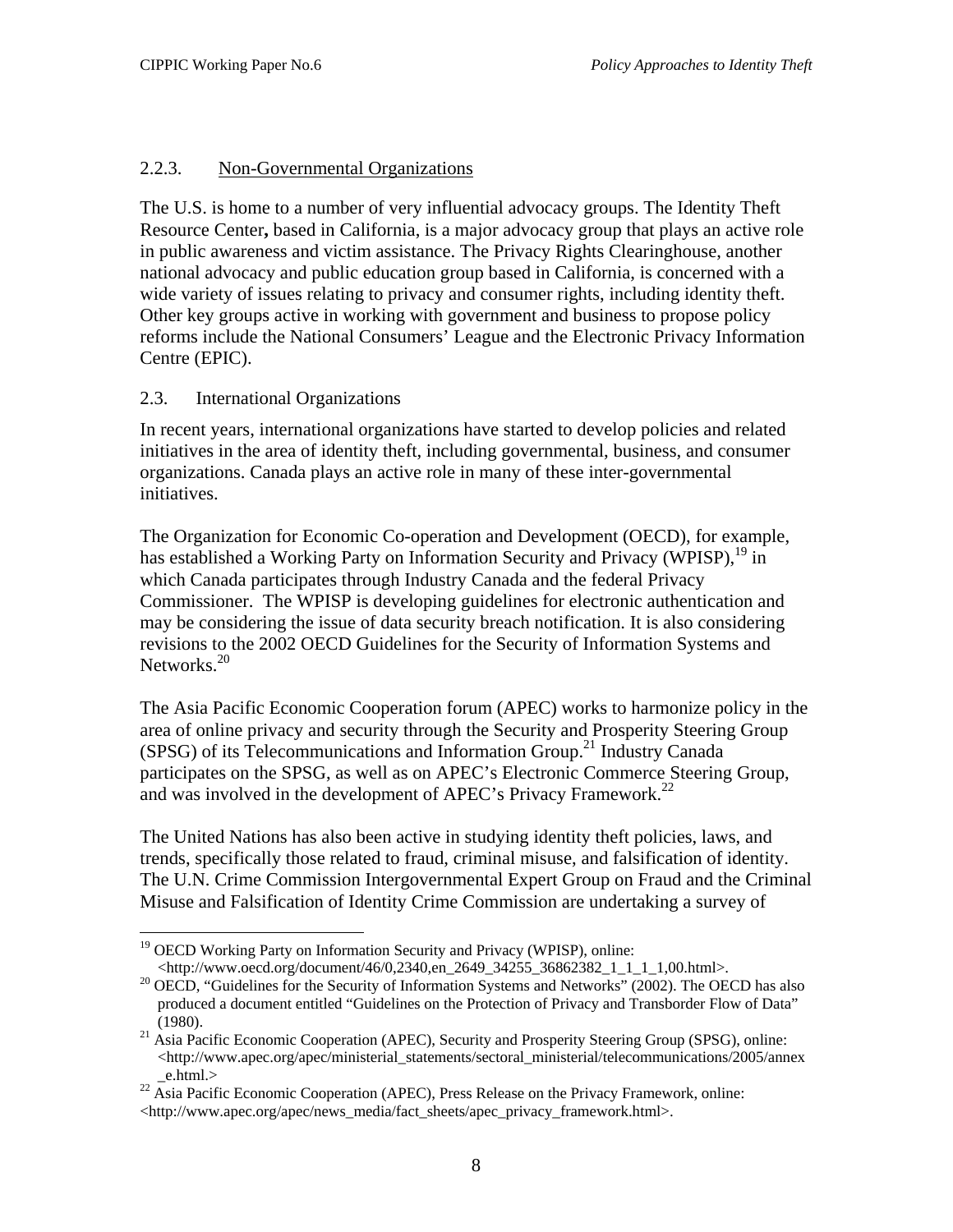<span id="page-13-0"></span>member state governments, of which Canada is one, with the aim of developing guidelines for prevention, investigation, and prosecution.<sup>23</sup>

In 2005, Canada, the U.S. and Mexico launched the Security and Prosperity Partnership (SSP), which aims to increase economic integration and security cooperation between these three countries. A Framework of Common Principles for Electronic Commerce has been signed, under which work programs for electronic authentication, privacy protection, and consumer protection in the online marketplace have been established.<sup>[24](#page-13-2)</sup>

International nongovernmental organizations concerned with identity theft policies include: the Anti-Phishing Working Group, an industry association focused on eliminating the identity theft and fraud that results from phishing and email spoofing;<sup>[25](#page-13-3)</sup> the Trans Atlantic Consumer Dialogue (TACD),<sup>26</sup> which is developing a Resolution on Identity Theft, Phishing and Consumer Confidence for consideration by the European Commission and the U.S. government; and Liberty Alliance.<sup>27</sup>

# **3. CANADIAN FEDERAL AND PROVINCIAL GOVERNMENT POLICIES FOR PREVENTING AND COMBATING IDENTITY THEFT**

This section of the Paper provides examples of federal and provincial government policies directed at preventing, detecting, and mitigating the effects of identity theft. Many of these policies are concerned with the integrity of government-issued identity documents and the security of the personal information it collects.

# 3.1. Identity Management Policy Development

The federal government has been undertaking a review of its numerous, diverse and often segmented policies, with the aim of creating one integrated, streamlined, and consolidated policy infrastructure. Known as the "Policy Suite Renewal," and led by the Treasury Board, this process has resulted in efforts to rationalize the policy process and encourage better coordination between departments and programs.<sup>28</sup>

<span id="page-13-1"></span> $\overline{a}$ <sup>23</sup> U.N. Crime Commission, Intergovernmental Expert Group on Fraud and the Criminal Misuse and Falsification of Identity, U.S. Questionnaire, online:

<span id="page-13-2"></span>

<sup>&</sup>lt;http://www.usdoj.gov/criminal/fraud/UNOCDCQuestionnaireUSGResponseFinal.pdf>. 24 Security and Prosperity Partnership of North America, online:< http://www.cbsa-asfc.gc.ca/agencyagence/spp-psp-e.html>.<br>
<sup>25</sup> Anti-Phishing Working Group, online: <http://www.antiphishing.org/>.<br>
<sup>26</sup> Trans Atlantic Consumer Dialogue (TACD), online: <http://www.tacd.org>.<br>
<sup>27</sup> Liberty Alliance is a global consortium

<span id="page-13-3"></span>

<span id="page-13-4"></span>

<span id="page-13-5"></span>organizations, including technical experts, academics, and private sector organizations such as financial service companies. Its goal is to develop an open standard for federated network identity that supports all current and emerging network devices. In 2005, it formed the Identity Theft Prevention Special Interest Group (SIG). The SIG provides a forum to discuss definitional issues, make recommendations, and document best practices. Liberty Alliance has produced a number of documents on policy, practices, prevention, and legislation and has sponsored multidisciplinary workshops on identity theft. See:

<span id="page-13-6"></span>Liberty Alliance, online: <http://www.projectliberty.org>. 28 Canada, Policy Suite Renewal Initiative (October 2004), online: <http://www.tbs-sct.gc.ca/prppep/index\_e.asp>.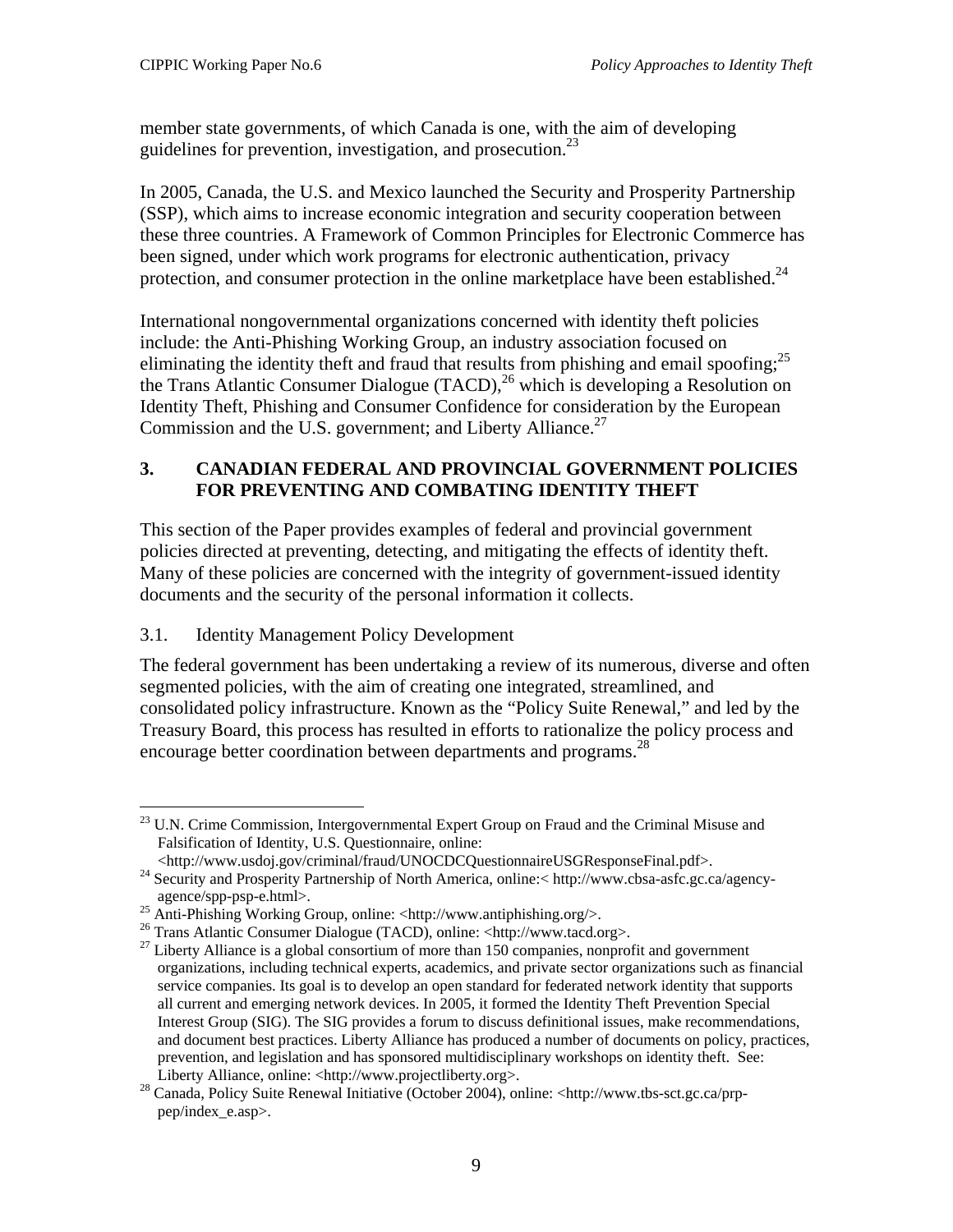<span id="page-14-0"></span>Consistent with this new approach, the federal government is attempting to develop a conceptual framework for identity management across the government. Treasury Board is chairing an interdepartmental committee, which to date has focused on developing Identity Principles to guide departments in their information collection and sharing activities. As proper information management lies at the heart of preventing identity theft, this initiative has potentially significant implications for the way in which the federal government approaches this issue.

# 3.2. Security of Identity Documents

Governments issue important identity documents to individuals, known in law enforcement as "foundation documents". Federally, these include Social Insurance Numbers (SINs), passports, and permanent resident cards. Provincially, they include driver's licenses, birth and marriage certificates, and health cards.

These documents are widely used to prove identity in ways that go beyond their primary purposes. They are therefore prime targets for identity thieves, who can forge or use stolen documents to commit financial fraud or impersonate the rightful owner to obtain benefits or shield themselves from the law.

Bearing this in mind, governments have introduced policies to strengthen the integrity of key identity documents. In the case of birth certificates and immigration/citizenship documents, the federal government works with provincial governments to improve the accuracy and security of these documents.<sup>29</sup>

# 3.2.1. Tighter Procedures for Obtaining Driver's Licenses and Birth Certificates

Driver's licenses are generally available with few authentication checks. In 2005, the Ontario government increased penalties for making false statements in driver's license applications to between  $$400$  and  $$5000.<sup>30</sup>$  In addition, drivers are legally required to register any change of address with the License Bureau. That being said, a person applying for a driver's license only needs to show one piece of identification as proof of signature. $31$ 

In 2002, Ontario introduced new rules designed to protect the integrity of birth certificates. Citizens must report lost, stolen or destroyed birth certificates, which will then be deactivated. Information will be shared with other government programs, including the Passport Office. Only one birth certificate will be issued at one time for an individual. Fines for applicants providing false information have increased.<sup>32</sup>

<span id="page-14-1"></span> $\overline{a}$ 29 Public Policy Forum, *Public Policy Forum Roundtable on Identity Theft and Identity Fraud*, *Ottawa, <sup>2003</sup>* (Ottawa: Public Policy Forum, 26 June 2003) at 22. 30 Ontario, *Transportation Statute Law Amendment Act, 2005.* 31 CNW Group, *Province Continues Improvements To Driver's Licence Security*: online

<span id="page-14-2"></span>

<span id="page-14-3"></span>

<span id="page-14-4"></span><sup>&</sup>lt;http://www.newswire.ca/en/releases/archive/March2006/17/c3302.html>. 32 Ontario, *Vital Statistics Statute Law Amendment Act (Security of Documents), 2001.*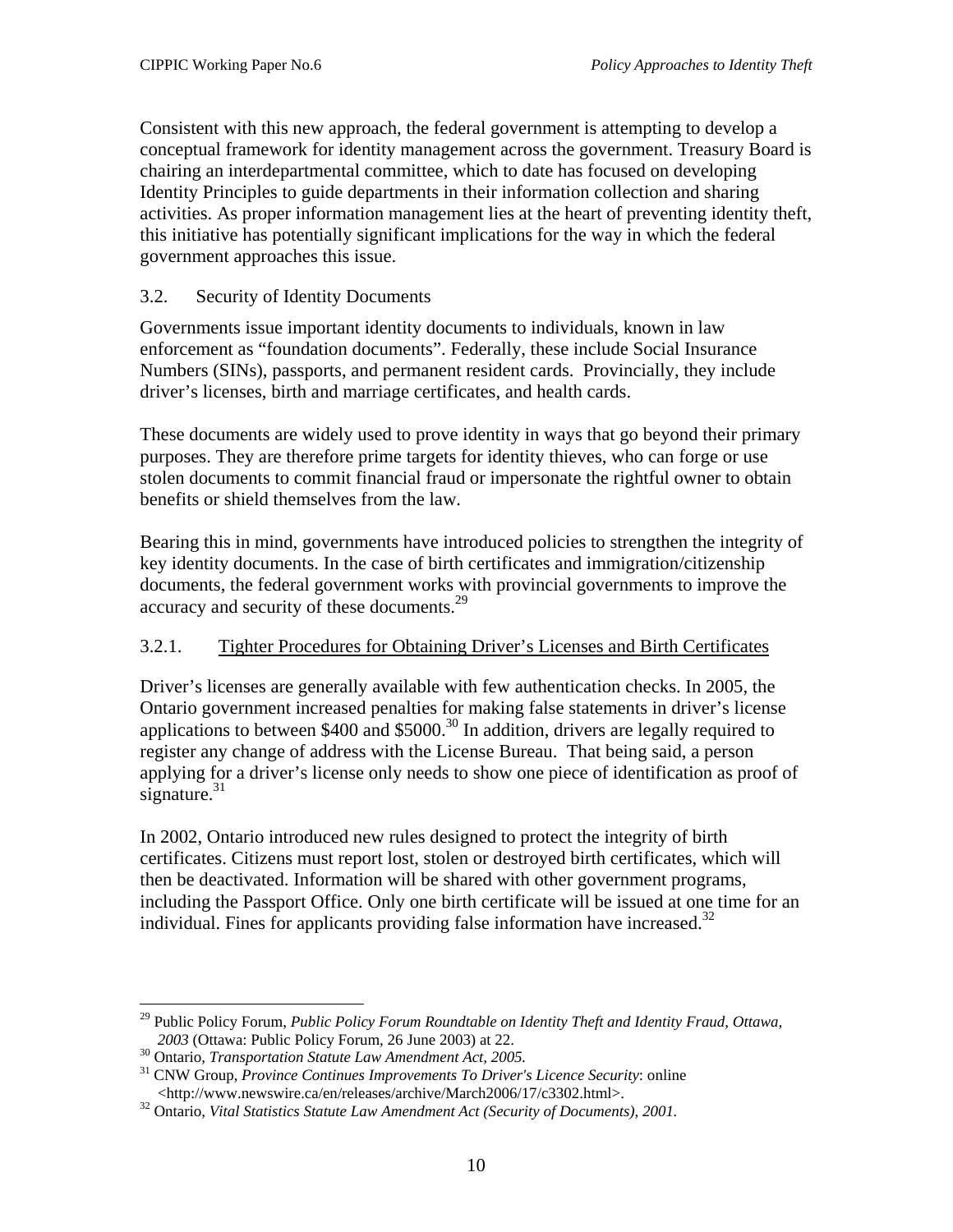# <span id="page-15-0"></span>3.2.2. More Secure Delivery of Identification Documents

Driver's licenses and Canadian passports are still delivered by regular mail. This makes them prone to theft. As an indication of the severity of the issues surrounding mail theft, the Government of Alberta, in consultation with its partners, is currently reviewing the regular mail delivery method of the new driver's license.<sup>33</sup>

#### 3.2.3. Using "Non-Tamper Proof" Identity Documents

At the federal level, identity cards for immigrants to Canada with permanent resident status now have high-tech security features to hamper forgery.[34](#page-15-2)Provincially, the Alberta government has recognized the problems associated with identification documents that can be easily counterfeited. To combat this problem, it has introduced a new driver's license, one which uses a laser-embedded photograph, raised lettering and a gradually diminishing graphic containing the driver's name and birth date.<sup>[35](#page-15-3)</sup>



**Figure 3.1 - Alberta driver's licence** 

# 3.2.4. Tighter Security for Social Insurance Numbers (SINs)

The federal government, in response to recommendations by the Auditor General of Canada, has tightened security for SINs in ways that have the potential to decrease their value to identity thieves. Only original documents are now accepted as proof of identity and citizenship. Any SIN that has not been used for five years is deactivated. Furthermore, SINs for people who are not Canadians or permanent residents expire after a certain period of time.

<span id="page-15-1"></span><sup>1</sup> 33 Alberta Motor Association, *Identity Theft*: online

<sup>&</sup>lt;http://www.ama.ab.ca/images/images\_pdf/IdentityTheftFINAL.pdf>. 34 Canada Online, Canadian ID Cards and Documents, online:

<span id="page-15-2"></span>

<span id="page-15-3"></span><sup>&</sup>lt;http://canadaonline.about.com/od/idcards/Canadian\_ID\_Cards\_and\_Documents.htm>. 35 CBC News, *Alberta launches 'most secure' driver's licence*, June 4, 2003: online <http://www.cbc.ca/story/news/national/2003/06/04/Consumers/driverlicence\_030604.html>.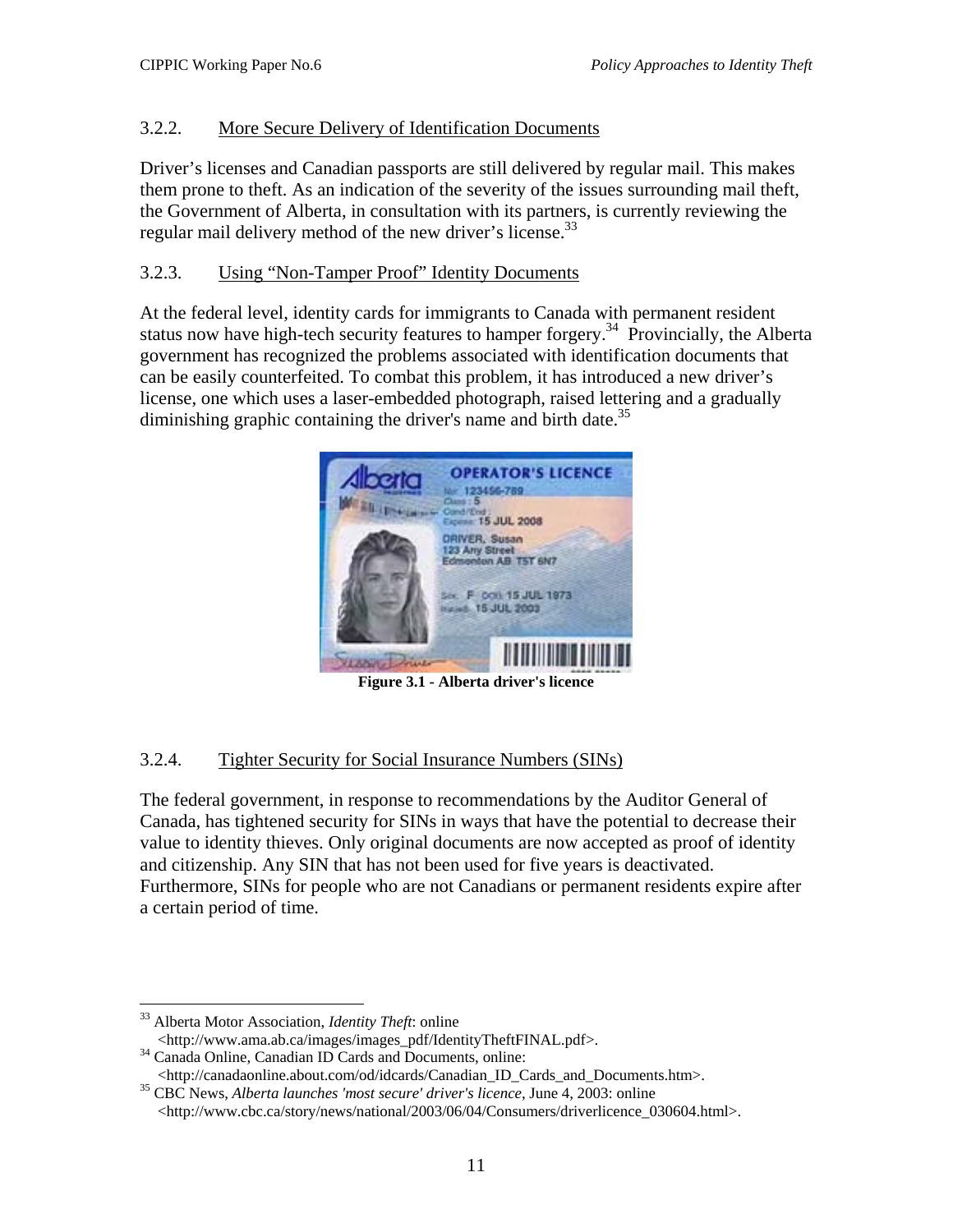# <span id="page-16-0"></span>3.2.5. Biometric Passports

In response to pressure from the U.S. and as part of an international policy initiative of the International Civil Aviation Organization (ICAO) of the United Nations, the federal government is planning to introduce biometric passports with the goal of improving national security.

Currently, new Canadian passports include security features such as digital photos, holograms, special ink, digital printing, a "ghost" photo, and a machine-readable zone. All of these features have been designed to minimize the ease of forgery and tampering. In 2006, the federal government amended the *Canadian Passport Order* to give the Passport Office the ability to convert any personal information on a passport, including a photograph, into a "digital biometric format"[.36 T](#page-16-1)he Canadian Border Services Agency has taken a step in this direction already through its CANPASS initiative. Under CANPASS, some major airports have kiosks that take digital pictures of a person's eye as a means of identification. At this point, registration for CANPASS is purely voluntary.

# 3.2.6. National Identification Cards

Past federal governments have discussed the concept of national identity cards. The federal Privacy Commissioner, as well as civil liberties advocacy groups, and the Canadian public have expressed serious concerns about introducing such devices. As with biometric passports, the issue is laden with ethical, human rights, and technological issues.

# 3.2.7. Security of the Postal System

Identity thieves often use the postal system to steal personal information. Methods include stealing mail from homes, mailboxes or delivery boxes, or by completing a fraudulent change of address form in order to redirect mail to another location. Canada Post has long been engaged in preventing identity theft, and has recently improved security measures for change of address requests. It also has an active public education and awareness initiative.

# 3.3. Collection and Management of Personal Information

# 3.3.1. Secure Online Service

Since 1999, the federal government has been working on a government wide system to secure online transactions beyond tax return filings, which have had the benefit of a secure system for some time. The "Secure Channel" aims to protect the privacy of online transactions between Canadians and the government. A central registry, built on authentication technology and using secure encryption, will enable individuals to obtain a

<span id="page-16-1"></span><sup>1</sup> 36 Canada, *Order Amending the Canadian Passport Order*, P.C. 2006-529 June 15, 2006 at s.8 (1) and (2), online: <http://www.ppt.gc.ca/publications/order\_06-95.aspx?lang=e>.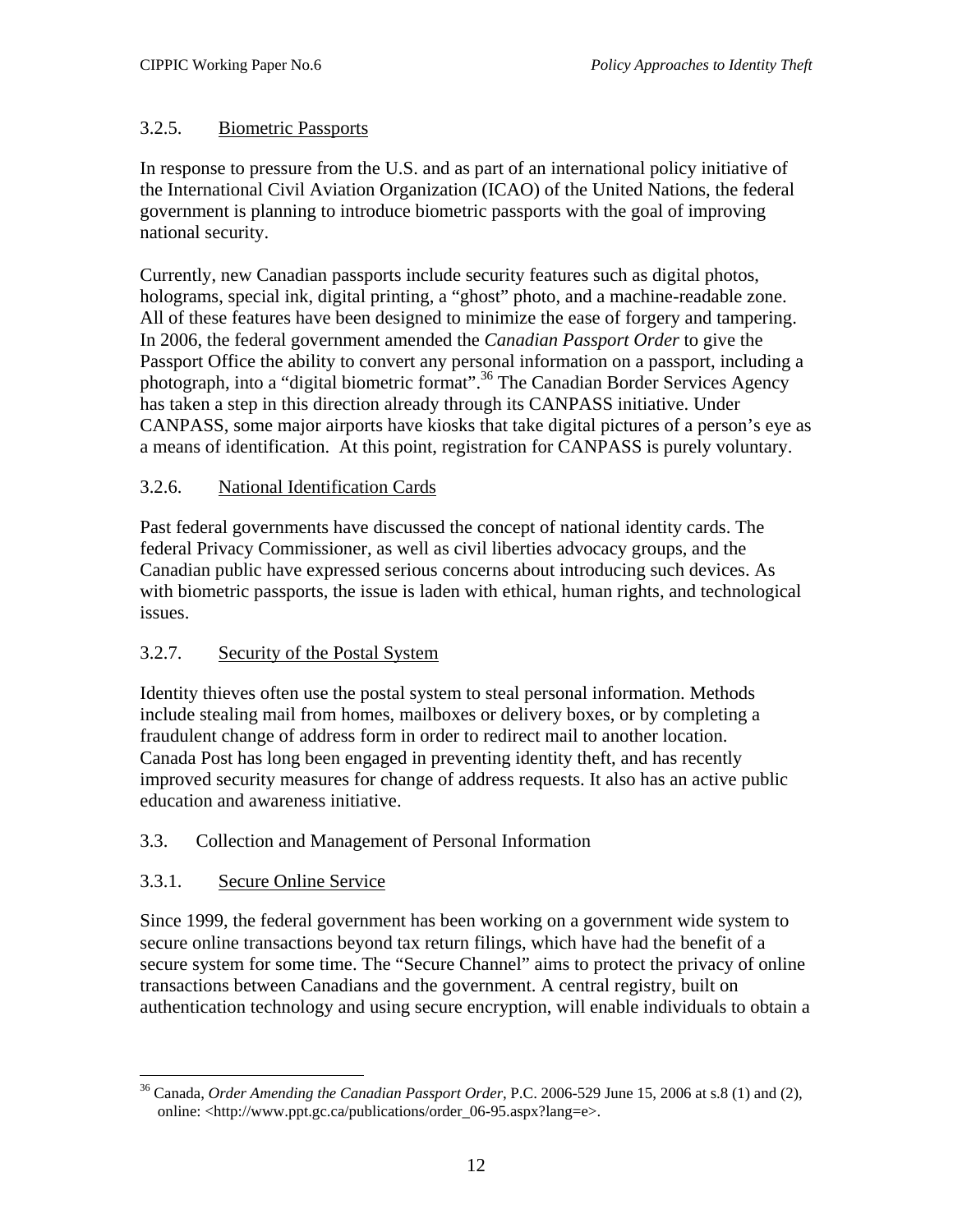<span id="page-17-0"></span>range of government services through a "single window". The system currently remains in the development phase. $37$ 

# 3.3.2. Electronic Personal Health Information

A study of identity theft in the health care sector has noted that electronic health records, which include identifying information about the patient, are consistently a source of risk for identity theft.<sup>38</sup> For example, in some electronic systems, when a pharmacist accesses a patient's record, all of the patient's information is displayed and can be viewed by everyone behind the counter.<sup>[39](#page-17-3)</sup>

The lack of appropriate access controls and privacy safeguards for the use of electronic health records increases the risk of identity theft. In the U.S., the Department of Health and Human Services has created a program to devise solutions to problems surrounding the security and privacy of patient data.<sup>[40](#page-17-4)</sup>

# 3.3.3. Information Sharing

Different levels of government can provide a faster and more consistent response to problems associated with identity theft by coordinating their efforts through informationsharing initiatives. One such example is Canshare, an internet-based information-sharing system developed by, and for the use of, federal and provincial consumer law enforcement agencies[.](#page-17-5)<sup>41</sup>

# 3.3.4. Procurement Policies

The federal government is trying to ensure that contractors who handle sensitive information adhere to privacy laws. A good example is the bidding process for the multibillion dollar Canada student loan program. Bidders on the new 2006 contract had to demonstrate that they could impose tight security measures to prevent students' private financial and personal information from being compromised. This requirement is based in part on a concern that the information might fall into the hands of U.S. security agencies[.42](#page-17-6) 

<span id="page-17-1"></span><sup>1</sup>  $37$  Ottawa Citizen, "Clumsy online service forced on PS", 23 January 2006 and "Online security program called clumsy", 24 January 2006 at A6.

<span id="page-17-2"></span><sup>&</sup>lt;sup>38</sup> Gordon Atherley, *Identity Theft in Healthcare A White Paper*, Greyhead Associates, January 2006,

<span id="page-17-3"></span>online: <http://www.teranet.ca/corporate/publications/Identity\_Theft\_In\_Healthcare.pdf> at p. 10. 39 *Ibid*. 40 Government Health IT, *States sign on to HHS privacy program*, 23 May 2006: online

<span id="page-17-4"></span>

<span id="page-17-5"></span><sup>&</sup>lt;http://www.govhealthit.com/article94617-05-23-06-Web>. 41 Consumer Measures Committee, *Cooperative Enforcement - Working Group (completed)*, 21 December 2005: online: <http://strategis.ic.gc.ca/epic/internet/incmc-cmc.nsf/en/fe00030e.html>. 42 Ottawa Citizen, "Student loan bidders must protect data", 13 March 2006 at A3.

<span id="page-17-6"></span>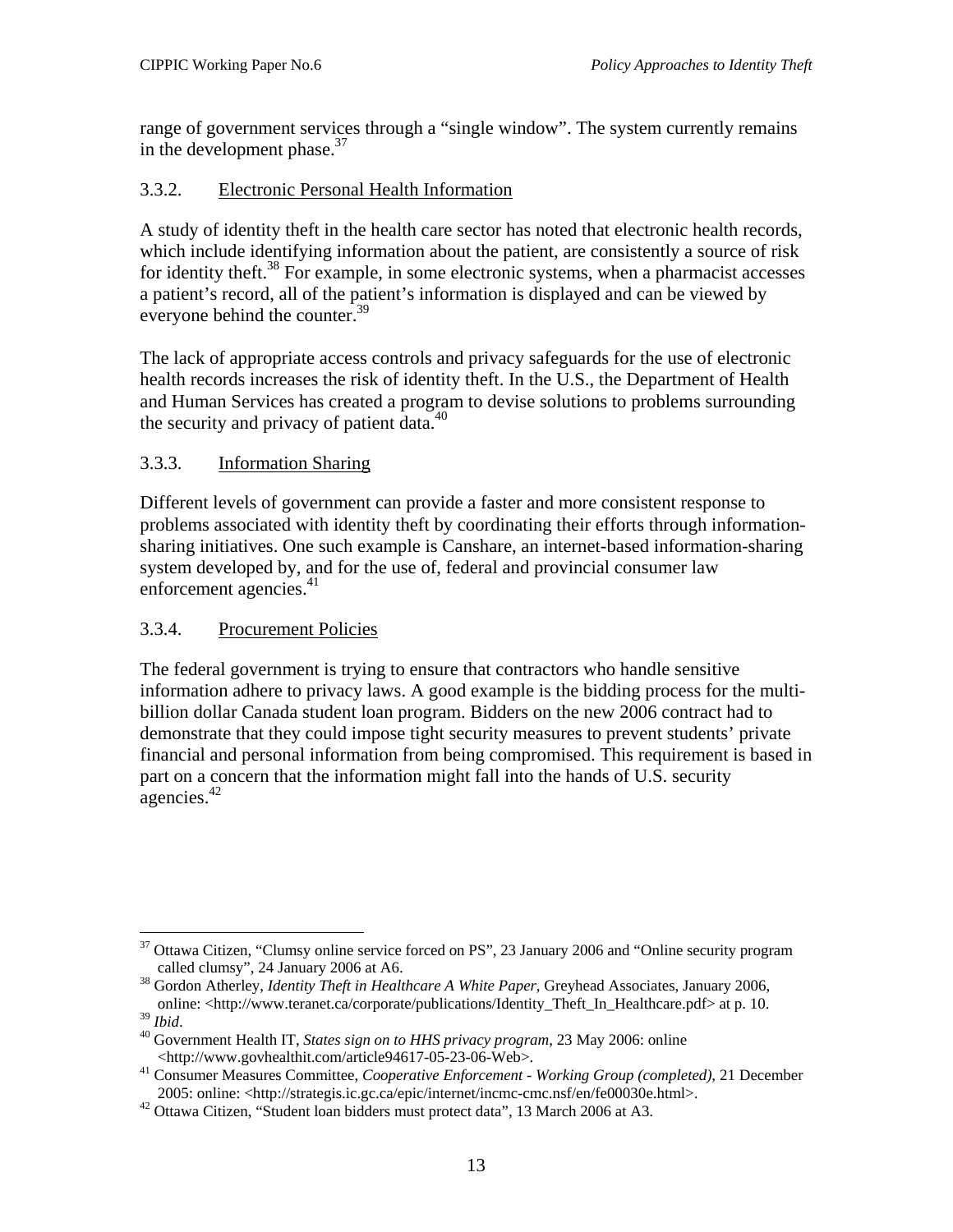# <span id="page-18-0"></span>3.4. Authentication

The federal government is leading an effort to develop improved principles for authentication. Further to, and in support of its international activities relating to authentication, Industry Canada chairs the Canadian Authentication Principles Working Group, which has members from various levels of government, industry, and consumer groups.<sup>43</sup> In 2004, the Working Group released a set of Principles for Electronic Authentication. These principles are in the process of being reviewed.

# 3.5. Public Education, Awareness and Assistance

By informing consumers of risks and preventative measures, promoting good privacy practices to businesses, and assisting victims, governments can help reduce the risks and impact of identity theft. There is considerable activity on this front on the part of both levels of government in Canada.

In recent years, the federal government and many of the provinces have implemented policies for informing individual consumers about measures they can take to protect themselves from identity thieves, and steps to take in the event they are victims. Federal departmental websites, including those of the RCMP, Public Safety Canada (formerly Public Safety Emergency Preparedness Canada), the Competition Bureau, and the Privacy Commissioner, provide a wealth of information for individuals seeking to reduce their exposure to identity theft. Provincially, the Ontario Ministry of Government Services regularly updates a website with tips for consumers.<sup>44</sup> The Alberta Government Services Consumer Information Centre maintains a similar website, with a toll-free number to call for advice.<sup>[45](#page-18-3)</sup>

The Working Paper entitled "Enforcement of Identity Theft Laws" refers to Phonebusters, a policy initiative that is a source of information, advice and reporting for identity theft.<sup>46</sup> A joint effort of the RCMP, Competition Bureau, and Ontario Provincial Police, Phonebusters has proven to be a credible focal point for receiving reports of identity theft, informing individuals, and assisting victims. Phonebusters also provides victims with an "Identity Theft Statement" which can be used to report an incident to different organizations. $47$ 

The federal government also has a policy of alerting citizens to phishing scams. For example, in December 2006, the Department of Finance placed a warning on its website that emails were being sent to some Canadians, claiming to be from the department, promising a tax refund if an appended form is completed. The form asked for personal information such as credit card number and SIN. Recipients were advised to delete the email and contact law enforcement authorities.

 $\overline{a}$ <sup>43</sup> Industry Canada, *Principles for Electronic Authentication* (Ottawa: 2004).<br><sup>44</sup> Email from Randy Hopkins (23 January 2007).<br><sup>45</sup> Alberta, Government Services Consumer Information Centre, online:

<span id="page-18-2"></span><span id="page-18-1"></span>

<span id="page-18-3"></span>

<span id="page-18-5"></span><span id="page-18-4"></span>

<sup>&</sup>lt;http://www.governmentservices.gov.ab.ca>. 46 Phonebusters, online: <http://www.phonebusters.com/>. 47 Consumer Measures Committee, *The Identity Theft Statement*: *Frequently Asked Questions*, 14 January 2004, online: <http://cmcweb.ca/epic/internet/incmc-cmc.nsf/en/fe00077e.html>.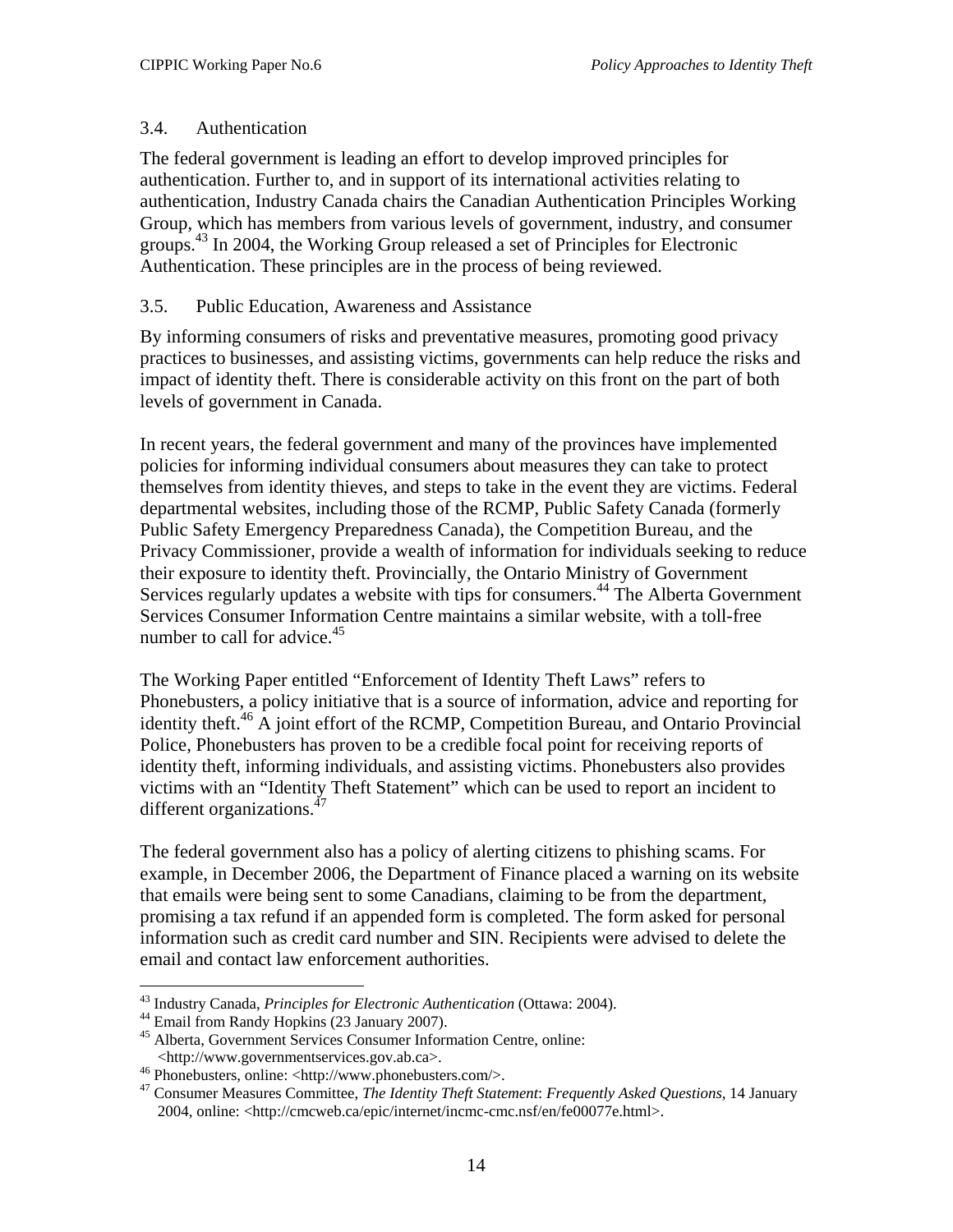# <span id="page-19-0"></span>3.6. Supporting Research on Identity Theft

As well as undertaking independent research, governments have funded the identity theft initiatives of academics and nongovernmental organizations. The results of such research have informed and supported government initiatives. The Ontario government, for example, funds research into electronic commerce issues, including identity theft. The Ontario Research Network for Electronic Commerce (ORNEC) has provided funding for this research project.

The federal Privacy Commissioner has also funded research on identity theft, such as that conducted by the British Columbia Freedom of Information Association.<sup>48</sup> A joint effort of the University of Toronto and the London School of Economics, also funded by the Privacy Commissioner, is examining national identity policies with a view to developing a policy framework for managing multiple identity.<sup>49</sup>

# **4. STANDARDS AND CODES**

# 4.1. Standards

The establishment of standards for preventing identity theft has been organized at the national level, influenced in large part by movement on the international scene. For example, ISO 17799 is an international security standard that covers different aspects of information system security. Among the topics covered is System Access Control, which includes controlling access to information, preventing unauthorized access to information systems, and detecting unauthorized activities. Another topic covered is physical and environmental security.<sup>50</sup>

In 2004, the Ontario Information and Privacy Commissioner participated in a proposal to establish a Privacy Technology Study Group (PTSG) to examine the need for developing a privacy technology standard. The Ontario Information and Privacy Commissioner also leads a project called PETTEP, which develops testing and evaluation criteria for privacy information technology and information systems. PETTEP acts as an official liaison organization to the ISO PTSG.

At the 26th International Conference on Privacy and Personal Data Protection held on September 14, 2004, it was recommended that ISO develop global privacy standards and specifically, a privacy technology standard. The standard would support the implementation of legal rules on privacy and data protection where they exist and the formulation of such rules where they are still lacking.<sup>51</sup> Examples of other, more specific standards, are outlined below.

<sup>1</sup> 

<span id="page-19-2"></span><span id="page-19-1"></span><sup>&</sup>lt;sup>48</sup> B.C. Freedom of Information Association, *supra* note .<br><sup>49</sup> This initiative is known as the Information Policy Research Program.

<span id="page-19-3"></span><sup>&</sup>lt;sup>50</sup> The ISO 17799 Information Security Portal, *ISO 17799: What Is It?*, online: <http://www.computersecuritynow.com/what.htm>. 51 Resolution on a Draft ISO Privacy Framework Standard, 26th International Conference on Privacy and

<span id="page-19-4"></span>Personal Data Protection, Wroclaw, 14 September 2004, online: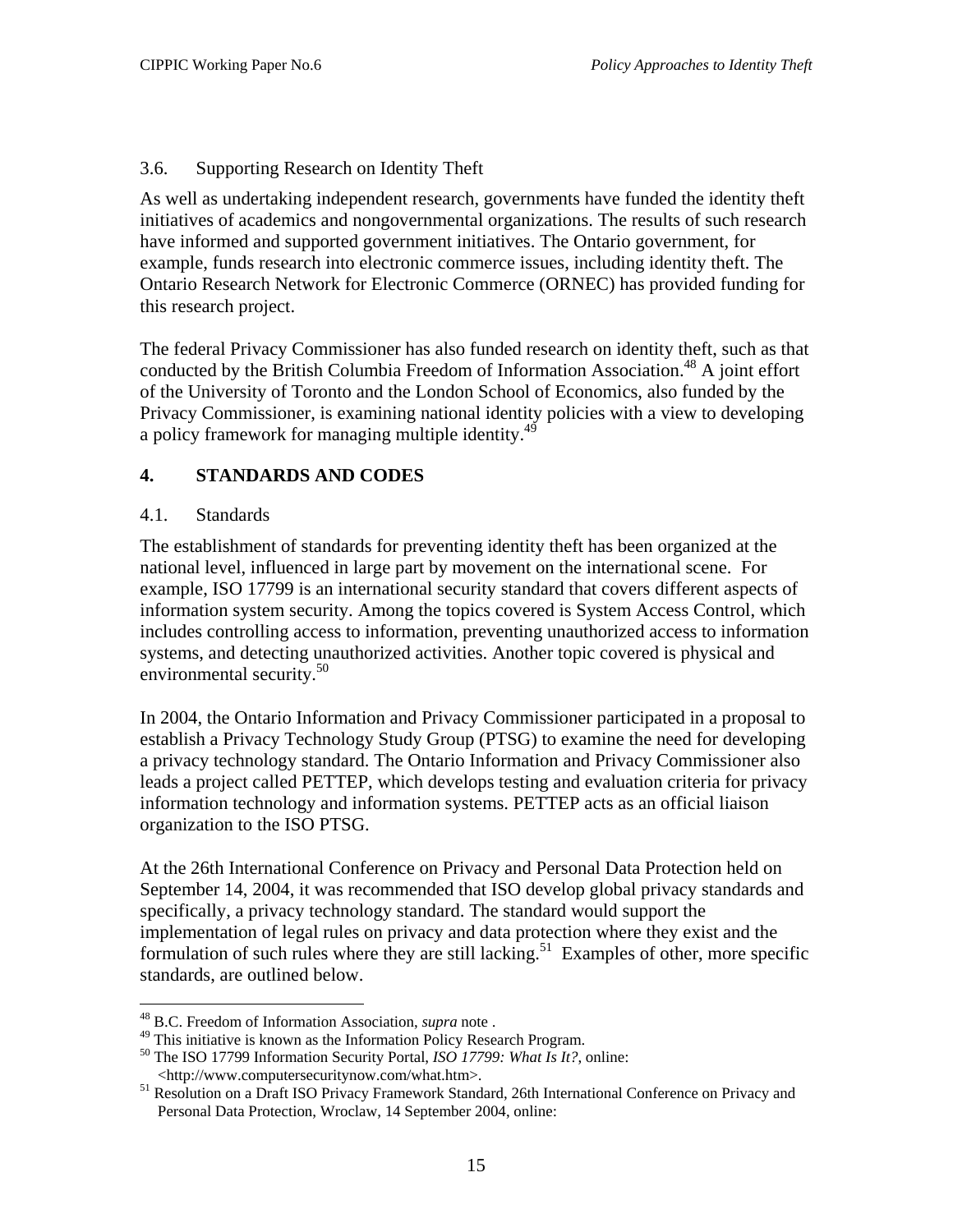# <span id="page-20-0"></span>4.1.1. Collection and Management of Personal Information

Although there is much progress still to be made, some promising practices have been adopted by the business community. These include methods for securing highly sensitive data by encrypting it, not just while in transit but also in its place of storage. In addition, businesses are creating fraud detection software and online security programs (such as those of VISA Canada), as well as other new technologies for security. For example, TPM chips assign a unique and permanent identifier to every computer before it leaves the factory. One's identity must be proven every time the computer is used.<sup>52</sup> Laptop computers with built-in encryption are being manufactured and sold.

# 4.1.2. Limiting the Use of Sensitive Unique Identifiers

The use of certain personally identifiable information, such as driver's licenses and SINs, to identify accounts increases the risk of identity theft. Many companies continue to use these identifiers<sup>53</sup> while other organizations are making a conscious effort to decrease their use of SINs as an identifier.<sup>54</sup>

# 4.1.3. Authentication

# *4.1.3.1. Two Factor Authentication*

A majority of businesses still use only single factor authentication. This means that users only need one password to access workstations and other computing resources. The use of two factor authentication, such as the use of a secure token combined with a password, improves security and reduces the risk of data being compromised. For example, banks have introduced improved authentication procedures in the form of two or more question identification with passwords for online banking.

# 4.1.4. Credit Card Security Measures

Credit card issuers have introduced a variety of policies and measures to curb identity theft. VISA and Mastercard each have a zero tolerance liability policy for fraud.

<sup>&</sup>lt;http://isotc.iso.org/livelink/livelink/fetch/2000/2122/327993/806742/1056984/36N1231\_Resolution\_on \_a\_Draft\_ISO\_Privacy\_Framework\_Standard.pdf?nodeid=5023875&vernum=0> at p. 3. 52 MSNBC, "Let's see some ID, please" (13 December 2005), online:

<span id="page-20-1"></span>

<span id="page-20-2"></span><sup>&</sup>lt;http://www.msnbc.msn.com/ID/10441443/priont/1/displaymode/1098/>. 53 Information Technology Association of Canada (ITAC), ITAC comments on CMC Discussion Paper (September 2005), online: <http://www.itac.ca/Library/PolicyandAdvocacy/CyberSecurityandPrivacy/

<span id="page-20-3"></span><sup>05</sup>Sept15IDTheft.pdf> at p. 2.<br><sup>54</sup> Business.ca, "Privacy experts call for tougher penalties", 13 April 2006, online: <http://www.itbusiness.ca/it/client/en/home/DetailNewsPrint.asp?id=39048>.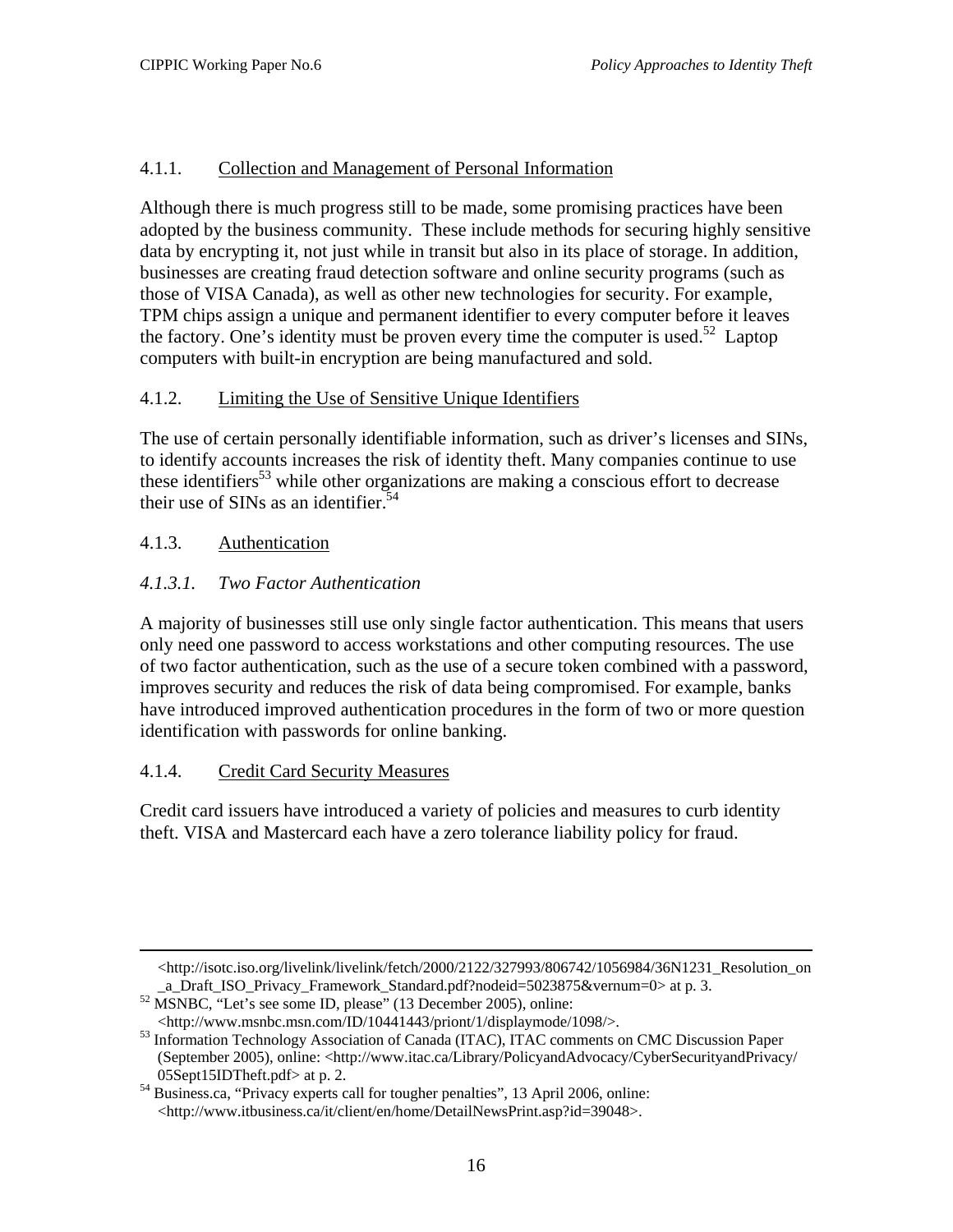# <span id="page-21-0"></span>*4.1.4.1. Credit Card Security Number*

Many businesses that accept credit cards have long had a policy of truncating, or partially blocking out, credit card numbers on electronic receipts. However, credit card security numbers are a fairly new security feature. The security number is a random number printed on the back of the card by the credit card issuer. When the card is used to make a purchase by phone or over the internet, the security number must be entered for the transaction to go through. If someone only skims the card, it cannot be used online or by phone unless he or she can also capture the security number.

# *4.1.4.2. Account Monitoring*

Calling card issuers usually monitor client accounts for suspicious activity. For example, if a client has a calling card and has never used it to call overseas, but it is suddenly being used to make several overseas calls in a short period of time, the account might be suspended until the rightful cardholder contacts the company to verify that he or she is the one making the calls.

Credit card companies also monitor their accounts.<sup>55</sup> For example, if the magnetic strip on the back of a card stops functioning, the owner can still make purchases using the card. The teller will manually enter the card number. If this happens a few times in a short period, it will likely be picked up by the account monitoring. The credit card issuer will then usually contact the cardholder to ensure the transactions are his or hers. Other types of suspicious activities are also monitored.

Monitoring is also used in information systems security. A common security mechanism used to protect networks is intrusion-detection systems (IDS).

# 4.1.5. Credit Bureau Reports: Prevention and Victim Assistance

Credit bureaus monitor accounts and will place fraud alerts if requested to do so by identity theft victims or law enforcement agencies. Fraud alerts are also known as "security alerts". According to TransUnion,<sup>56</sup> an individual has the right to place a fraud alert on his or her credit report. This informs potential creditors that they may be a victim of identity theft.

The alert may be placed on a file by calling one of the three nationwide consumer reporting agencies. As soon as that agency processes the fraud alert, it will notify the other two credit bureaus, which then must also place fraud alerts on their corresponding file. A fraud alert tells creditors to contact the person before they extend credit, open a

<span id="page-21-1"></span><sup>&</sup>lt;u>.</u> 55 CIBC, *CIBC Dividend Platinum Card*, online: <http://www.cibc.com/ca/visa/dividend-

<span id="page-21-2"></span>platinum/dividend-plat-ftrs.html>. 56 TransUnion, *Fraud Alerts*, online:

<sup>&</sup>lt;http://www.transunion.com/content/page.jsp?id=/personalsolutions/general/data/fraudAlert.xml>.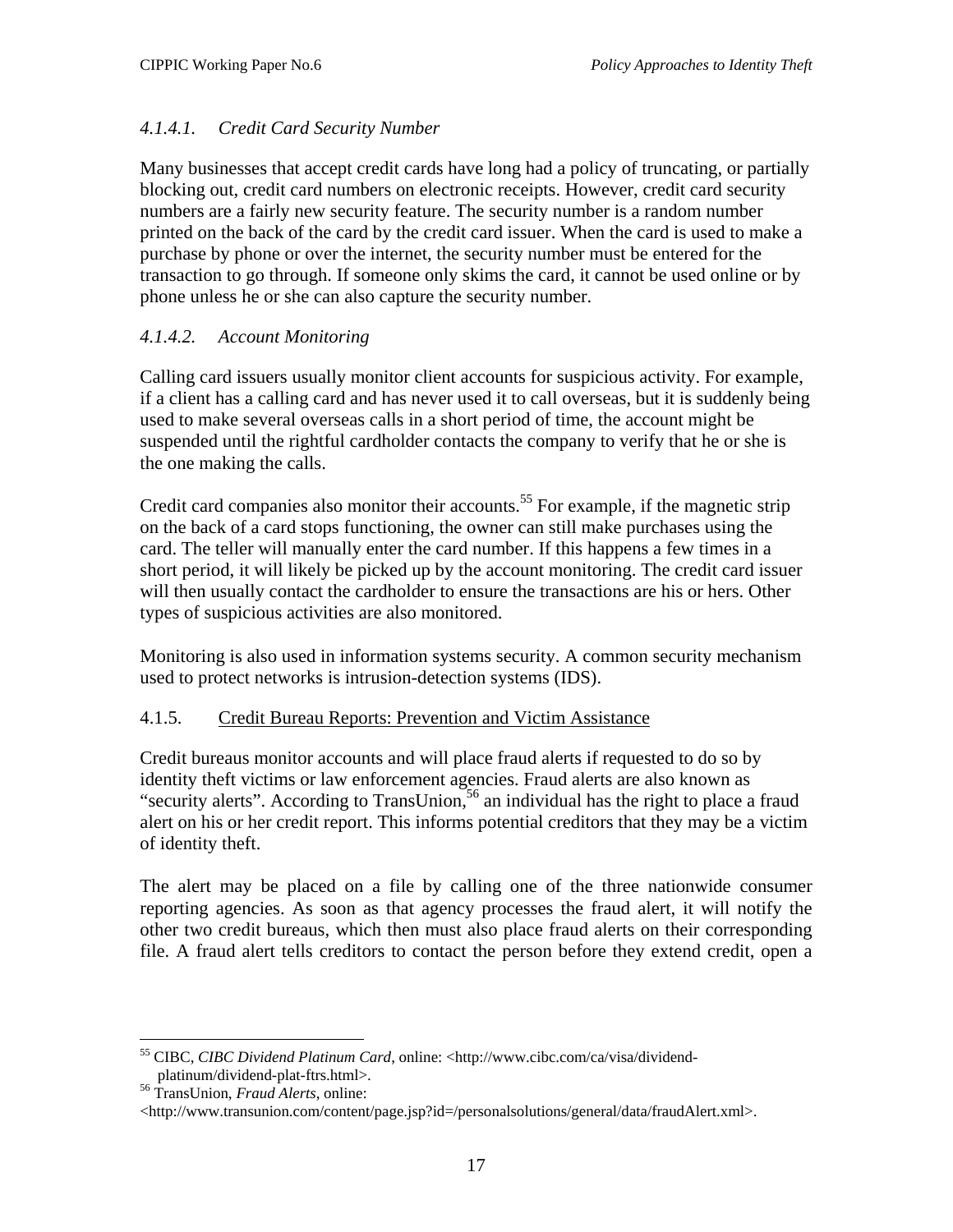<span id="page-22-0"></span>new account, or change existing accounts. While most creditors will call the person concerned, they are not obliged to do so by law, thus it is not fail-proof protection.<sup>5</sup>

A fraud alert differs from a security freeze, a common procedure in other jurisdictions including the U.S. A security freeze requires the credit bureau to contact the individual for whom a credit report is requested and obtain express authorization before releasing the credit report to the requester.<sup>58</sup> A fraud alert only requires the credit bureau to notify the credit grantor that the individual might have been a victim of identity theft. Security freezes are not currently offered to Canadian customers or to identity theft victims.

# 4.1.6. Notification of Phishing Attempts

Canadian banks generally warn customers about phishing attempts. They usually post information on specific phishing scams and provide general safety tips to their clients.

The following financial institutions have such notices:

- $-$  CIBC;<sup>[59](#page-22-3)</sup>
- − National Bank of Canada;<sup>60</sup>
- − TD Bank Financial Group;<sup>61</sup>
- $-$  BMO Bank of Montreal; $\frac{62}{ }$
- − RBC Financial Group;[63](#page-22-7)
- − Citizens Bank of Canada[;64](#page-22-8) and
- $-$  VISA.<sup>[65](#page-22-9)</sup>

These alerts help educate clients who use online banking. The general security information provided is also useful in contexts other than online banking: it reduces the risk of identity theft and increases Canadian awareness of these potential risks.

<span id="page-22-4"></span>

- <span id="page-22-5"></span><sup>61</sup> TD Bank Financial Group, *Security Information – Email Safety*, online:
- <span id="page-22-6"></span>

<span id="page-22-1"></span> $\overline{a}$ 57 Consumer Measures Committee, *Tools: What and How to Tell Customers about a Breach*, online: <http://cmcweb.ca/epic/internet/incmc-cmc.nsf/en/fe00094e.html>. 58 Consumer Measures Committee, *Working Together to Prevent Identity Theft*, 6 July 2005, online:

<span id="page-22-2"></span><sup>&</sup>lt;http://cmcweb.ca/epic/internet/incmccmc.nsf/vwapj/Consultation%20Workbook\_IDTheft.pdf/\$FILE/Consultation%20Workbook\_IDTheft.pd

 $f$  at p. 15.

<span id="page-22-3"></span><sup>59</sup> CIBC, *E-mail Fraud Examples*, online: <http://www.cibc.com/ca/legal/fraud-examples.html>. 60 National Bank of Canada, *E-mail scams*, online:

 $\langle \text{http://www.td.com/security/email.jsp}\rangle.$ <sup>62</sup> BMO Bank of Montreal, *Phishing*, online:<br> $\langle \text{http://www4.bmo.com/popup/0,4442,35649} \rangle$  2379123,00.html>.

<span id="page-22-7"></span><sup>&</sup>lt;sup>63</sup> RBC Financial Group, *Security*, online: <http://www.rbc.com/security/bulletinPhishing.html>. <sup>64</sup> Citizens Bank of Canada, *Phishing Alert*, online:

<span id="page-22-8"></span><sup>&</sup>lt;https://www.citizensbank.ca/Personal/AboutUs/PrivacySecurityStuff/Security/Fraud/PhishingAlert/>. 65 VISA Canada, *Cut the line on Phishing Scams*, online:

<span id="page-22-9"></span><sup>&</sup>lt;http://www.visa.ca/en/personal/shop\_protect\_email.cfm>.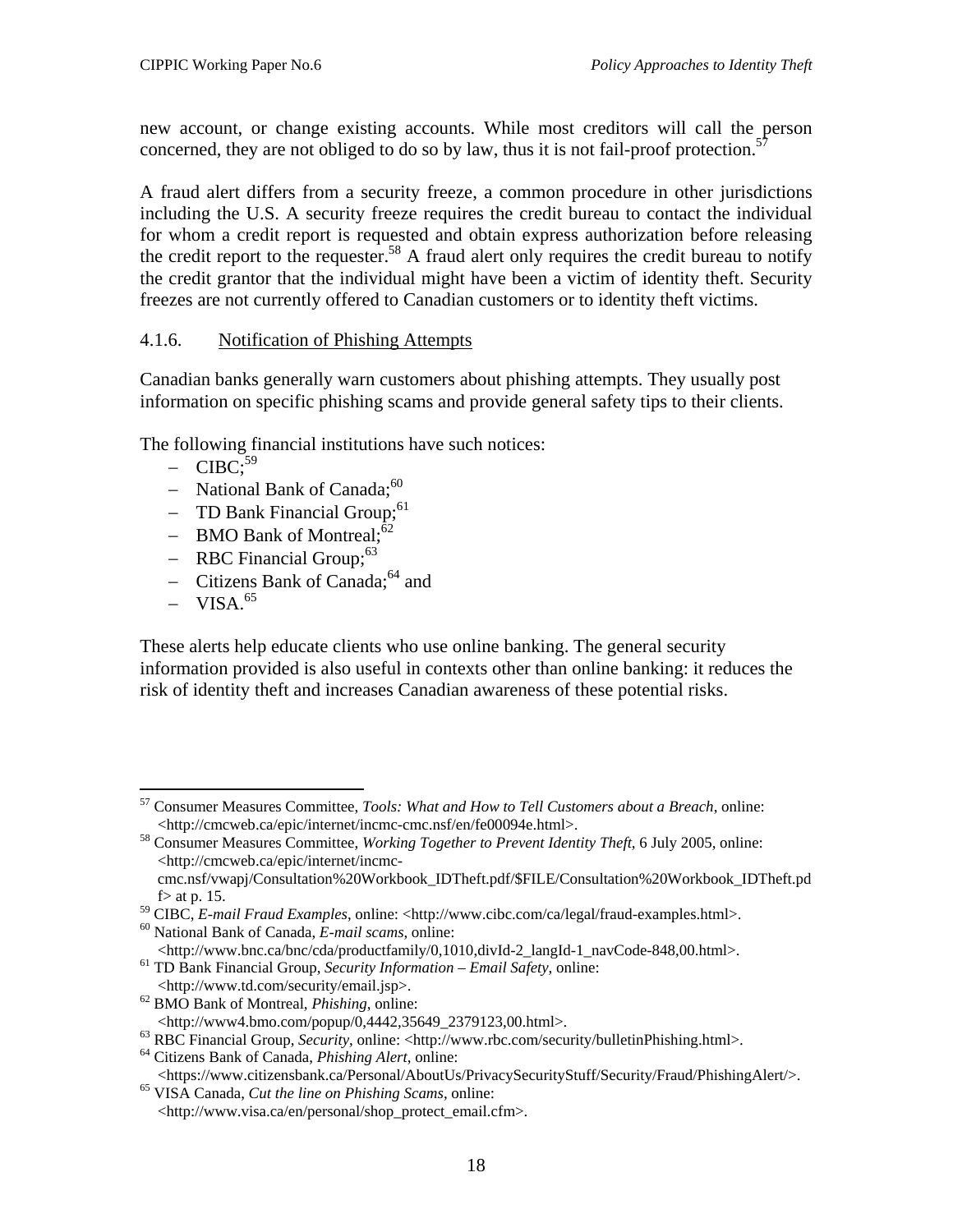# <span id="page-23-0"></span>4.1.7. Minimum Requirements for Devices

The Interac Association is responsible for establishing and enforcing minimum requirements for ABMs and POS devices, transaction encryption, and due diligence on business partners involved in delivering INTERAC services to Canadians.<sup>66</sup> Their policies and guidelines encourage members to improve their security systems.

# 4.1.8. Electronic Statements

The use of electronic statements instead of statements delivered by regular mail reduces the incidents of mail theft and "dumpster diving" which are precursors to identity theft. Electronic statements can be delivered more securely than physical mail and are increasingly being used.

#### 4.1.9. Public Awareness and Education

Government is not the only sector that serves to educate the public on identity theft: the corporate sector has also taken steps to educate and inform consumers so that they can reduce their risk of being victimized by identity theft.

Banks and many other financial institutions make a concerted effort to educate their clients about identity theft through monthly newsletters (such as Scotiabank's "*The Vault"*), through pamphlets sent with account statements, and through advice on their websites. Mastercard has its "PYID" program – Protect Your ID – for its clients, which includes tips on preventing identity theft. The Interac Association places newspaper notices pointing out the importance of covering one's PIN when it is being used, and has additional tips on its website.<sup>67</sup>

The Better Business Bureau partnered with the Ottawa police and the Competition Bureau in March 2006 to hold a "document destruction event", at which free shredding was offered.<sup>68</sup>

Industry associations also have programs to educate their members. The Canadian Marketing Association, for example, has issued a fact sheet for its members on steps for combating identity theft. The fact sheet notes that identity theft is "bad for business".<sup>[69](#page-23-4)</sup>

# 4.1.10. Research

As well as having its own in-house policy research activities relating to identity theft, the corporate sector is involved in organizing and sponsoring the research of others. In November 2006, for example, the universities of Toronto and Waterloo, in partnership

<span id="page-23-1"></span> $\overline{a}$ 66 Interac Association, *Comments for the 2006 Review of Financial Sector Legislation*, June 2005, online:

<span id="page-23-2"></span>

<span id="page-23-4"></span><span id="page-23-3"></span>

<sup>&</sup>lt;http://www.fin.gc.ca/consultresp/06Rev\_16e.html>.<br>
<sup>67</sup> Interac Association, Security, online: <http://www.interac.org/en\_nl\_40\_security.html>.<br>
<sup>68</sup> Ottawa Citizen, "Residents come out to shred it and forge it", 26 March cma.org/membership/memberbenefits.cfm>.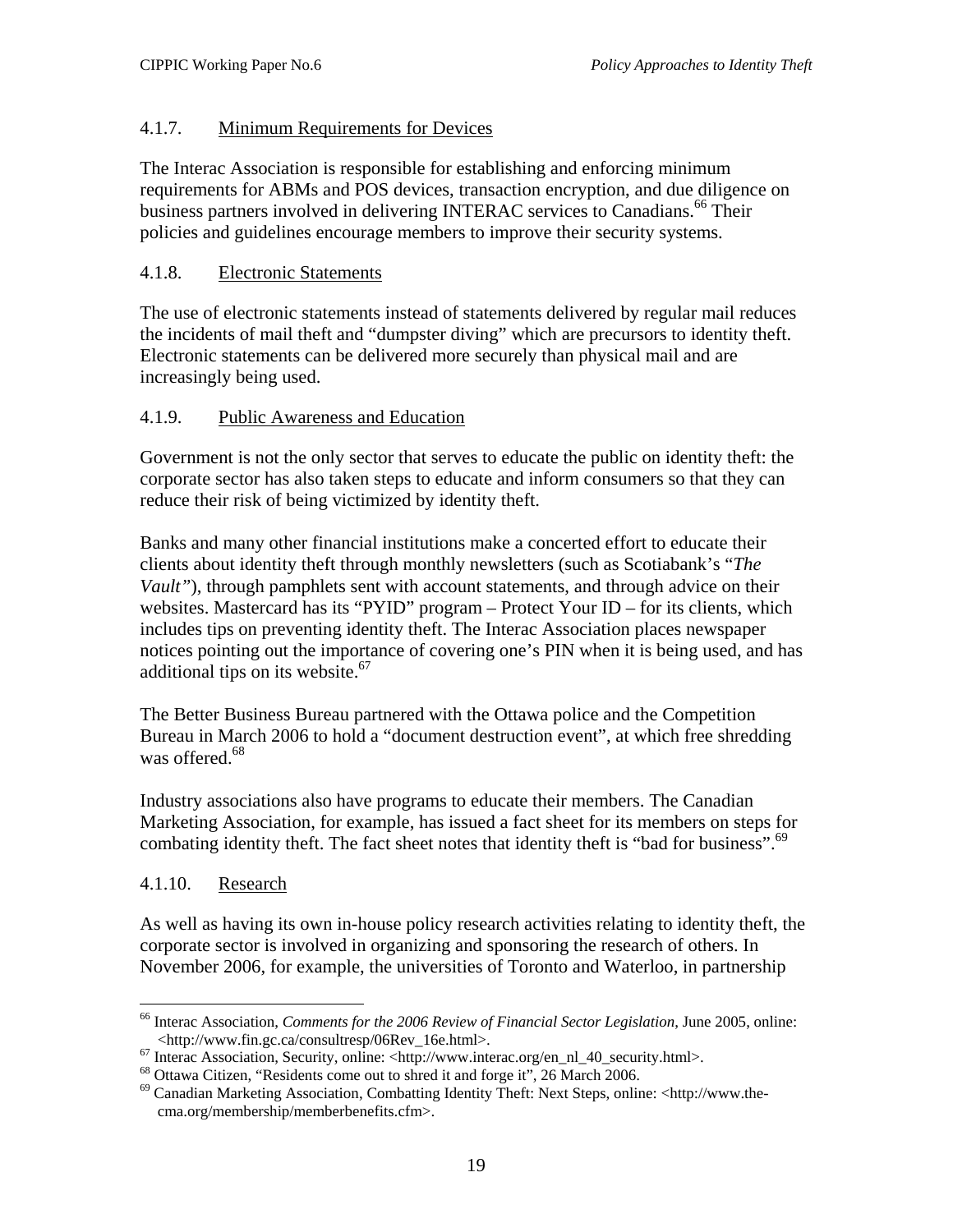<span id="page-24-0"></span>with Bell Security Solutions Inc.'s Privacy Centre of Excellence, held their 7<sup>th</sup> Annual Privacy and Security Workshop, the theme of which was identity theft and identity management. [70](#page-24-1)

# 4.2. Codes

A number of businesses have adopted codes of practice, some of which are relevant to combating identity theft. Business sectors tend to prefer voluntary codes over legislation since they claim that these codes are flexible and efficient.<sup>[71](#page-24-2)</sup>

The codes are often precursors to legislation, as when the federal government adopted the *Personal Information Protection and Electronic Documents Act* in 2000. The thrust of the law was to make adherence to the Model Code for the Protection of Personal Information mandatory for all organizations. This Code sets out ten principles which organizations should follow when dealing with their clients' personally identifiable information. The Code was published in March 2000 and was reaffirmed in 2001.

# 4.2.1. Canadian Code of Practice for Consumer Debit Card Services

The Canadian Code of Practice for Consumer Debit Card Services is a voluntary code of practice used by a variety of organizations that issue debit cards, accept them in transactions, and process transactions. The Code establishes who is liable for losses and the procedure to be used when unauthorized transactions occur.

# 4.2.2. Canadian Code of Practice for Consumer Protection in Electronic Commerce

The Canadian Code of Practice for Consumer Protection in Electronic Commerce establishes benchmarks for good business practice for merchants who conduct commercial activities with consumers online. Developed by the federal/provincial/territorial Consumer Measures Committee, the Code leaves unchanged rights, remedies, and other obligations that may exist as a result of consumer protection, privacy, or other laws and regulations, or other general or sector-specific voluntary codes of conduct to which vendors may subscribe.<sup>[72](#page-24-3)</sup>

# 4.2.3. Internet Sales Contract Harmonization Template

On May 25, 2001, federal, provincial and territorial Ministers responsible for consumer affairs approved a new approach to harmonizing consumer protection legislation in electronic commerce. The new approach helps ensure that consumers benefit from equal protection across the country. A common template endorsed by the Ministers covers

<span id="page-24-1"></span> $\overline{a}$  $70$  Privacy Centre of Excellence (Bell Security Solutions Inc.), the Centre for Innovation Law and Policy (University of Toronto) and the Centre for Applied Cryptographic Research (University of Waterloo), *7th Annual Privacy and Security Workshop, Toronto, 2006* (unpublished agenda and background papers,

<span id="page-24-3"></span><span id="page-24-2"></span>

<sup>2006).&</sup>lt;br><sup>71</sup> Submission, *supra* note 42, p. 73.<br><sup>72</sup> Consumer Measures Committee, *Canadian Code of Practice for Consumer Protection in Electronic Commerce*, online: <http://cmcweb.ca/epic/internet/incmc-cmc.nsf/en/fe00064e.html#contents>.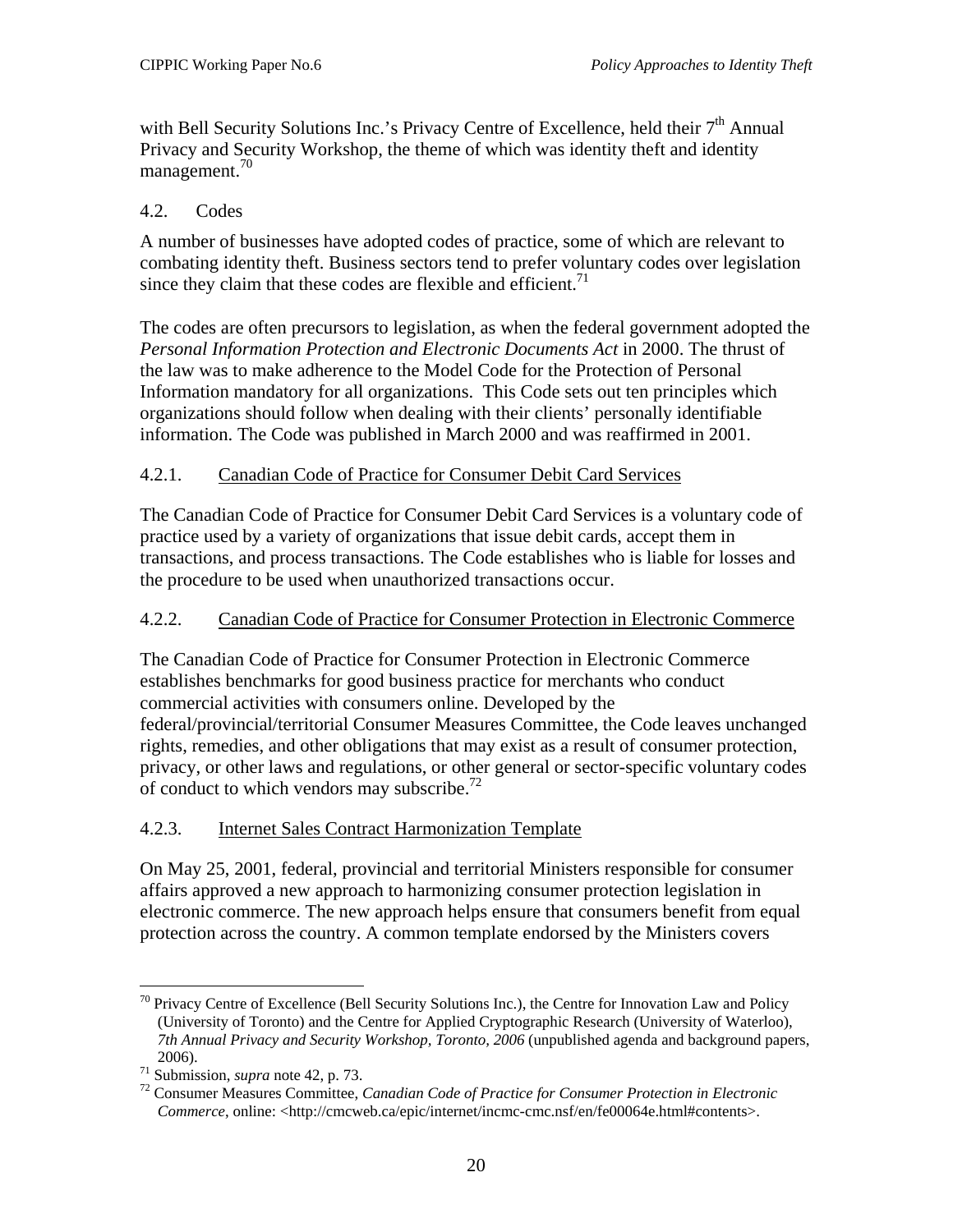<span id="page-25-0"></span>contract formation, cancellation rights, credit card charge-backs and information provision[.73](#page-25-1)

# 4.2.4. Interac Online: Customer Service Rules

These rules set out the customer service requirements that must be put in place respecting INTERAC Online. The requirements focus on the interests of the customer. The Customer Service Rules outline the responsibilities of different parties involved in offering INTERAC Online services.

The service rules are based on general principles, which include: a) INTERAC Online must provide a level of protection to customers that promotes the use of the service as a preferred payment mechanism; b) the creation of appropriate incentives to manage risk, such that the risk of loss will be allocated to the party best able to control the outcome (i.e., the Issuer, Acquirer, Merchant or Customer); and c) customers must be fully informed of the risks associated with the use of INTERAC Online and of the process for dealing with any dispute that arises.<sup>[74](#page-25-2)</sup>

The responsibility of card issuers includes ensuring that the customer accepts the terms of service. The Terms and Conditions stipulate that customers are not liable for losses resulting from circumstances beyond their control. These circumstances include:

- i. losses resulting from system malfunctions, technical failures, or other processing errors at the issuer or at any person for whom the issuer is responsible;
- ii. losses caused by fraud or negligence at the issuer or by any person for whom the issuer is responsible;
- iii.losses where the customer has been the victim of fraud, force or intimidation, provided that the customer has not contributed to the loss, promptly notifies the issuer when (s)he becomes aware of the incident and cooperates fully in any subsequent investigation.

The Customer Service Rules recognize the risks posed by the use of the system, including the risk that customers might be victims of fraud. However, the protections that must be put in place are described using vague language. There is no indication, for example, as to how "a level of protection to customers that promotes the use of the Service" will be provided.

# **5. CONCLUSIONS**

 $\overline{a}$ 

This paper has provided a selective overview of government and corporate sector policies that can help prevent, detect, or reduce the impact of identity theft. These sectors are

<span id="page-25-1"></span>

<sup>73</sup> Industry Canada, *Internet Sales Contract Harmonization Template*, online: <sup>74</sup> ACSYS, *Interac Online: Customer Service Rules*, 1 March 2005, online:

<span id="page-25-2"></span><sup>&</sup>lt;http://www.interaconline.com/customer\_service\_rules.pdf> at p. 3.